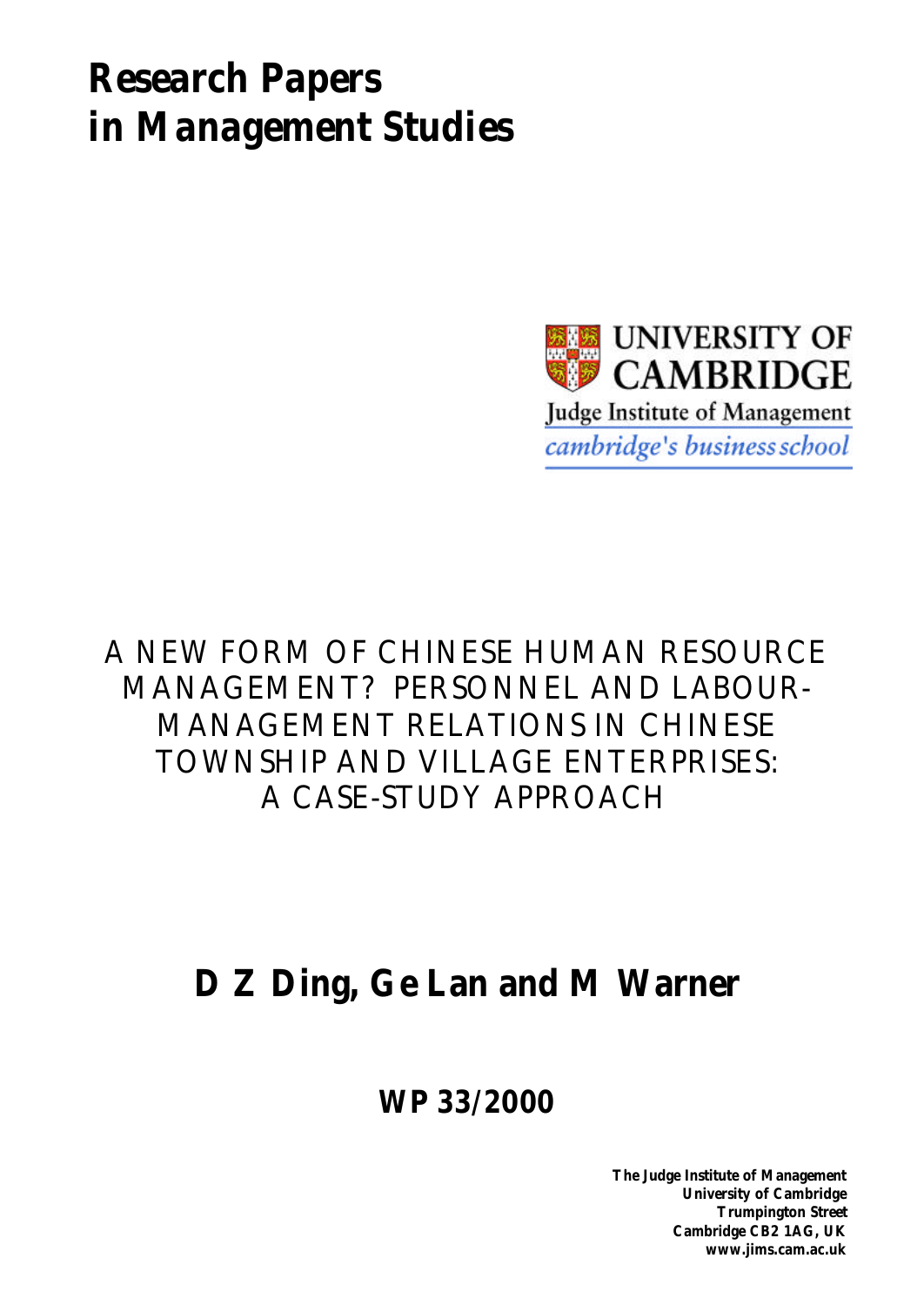These papers are produced by the Judge Institute of Management, University of Cambridge.

The papers are circulated for discussion purposes only. Their contents should be considered preliminary and are not to be quoted without the authors' permission.

# A NEW FORM OF CHINESE HUMAN RESOURCE MANAGEMENT? PERSONNEL AND LABOUR-MANAGEMENT RELATIONS IN CHINESE TOWNSHIP AND VILLAGE ENTERPRISES: A CASE-STUDY APPROACH

# **D Z Ding, Ge Lan and M Warner**

### **WP 33/2000**

Daniel Z Ding Ge Lan Department of Marketing<br>
City University of Hong Kong<br>
City University of Hong Kong<br>
City University of Hong Kong Email: mkding@cityu.edu.hk Email: mkgelan@cityu.edu.hk

City University of Hong Kong City University of Hong Kong

Dr Malcolm Warner Judge Institute of Management University of Cambridge Tel: +44 (0) 1223 339700 Fax: +44 (0) 1223 339701 Email: m.warner@jims.cam.ac.uk

Please address enquiries about the series to:

Research Support Manager Judge Institute of Management Trumpington Street Cambridge CB2 1AG, UK Tel: 01223 339700 Fax: 01223 339701 E-mail: research-support@jims.cam.ac.uk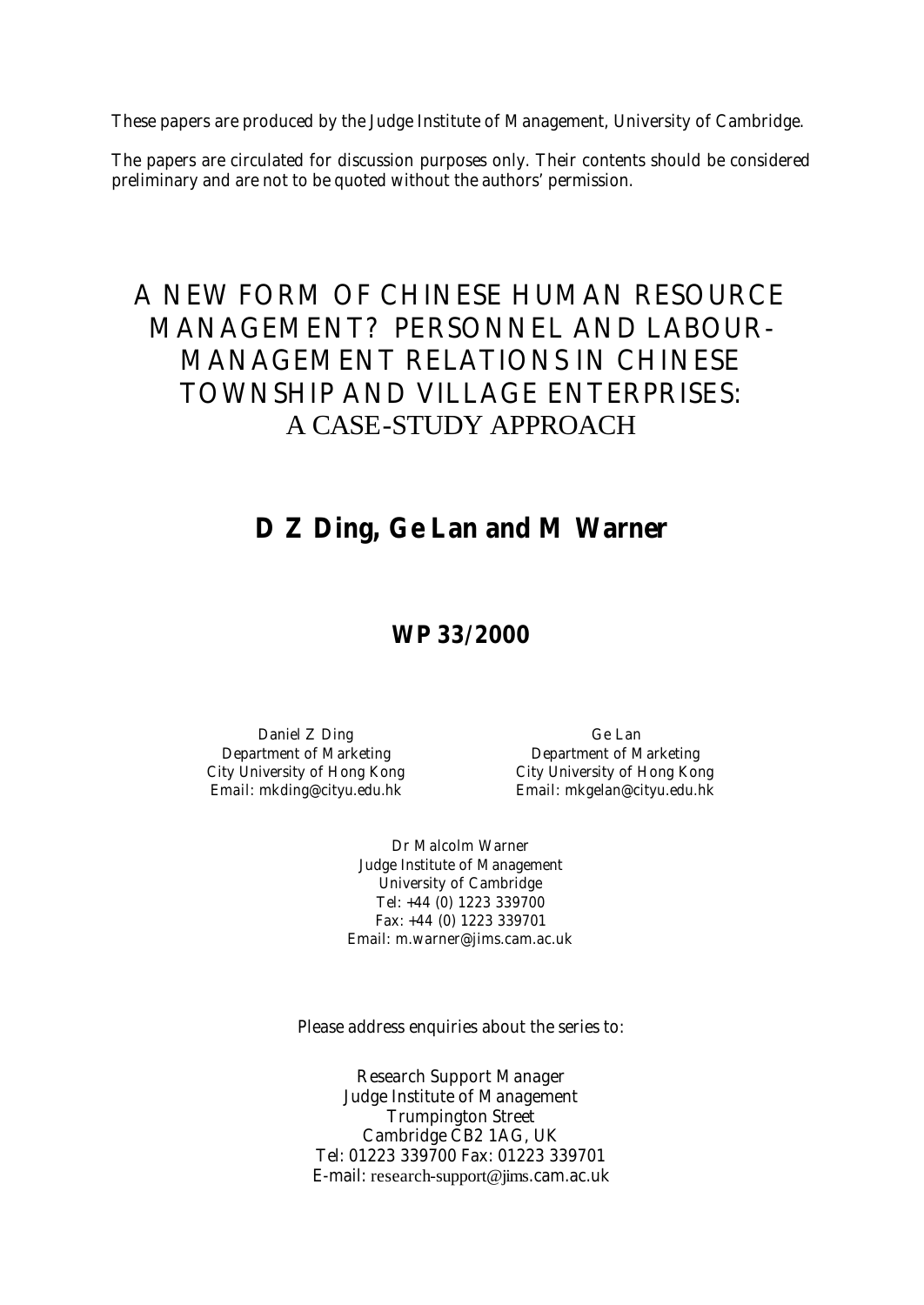# **A New Form of Chinese Human Resource Management? Personnel and Labour-Management Relations in Chinese Township and Village Enterprises: A case-study approach**

#### **ABSTRACT**

Township and Village Enterprises (TVEs) in China have in the last decade played an increasingly important role in the Chinese economy, employing over 120 million workers. They are becoming part of one of the largest industrial labour markets in the Chinese economy. This article examines their human resources, personnel and labour-management relations, based on in-depth case studies of a selected number of TVEs located in Southern China. The results reveals that they have greatly diversified their organizational structures and often incorporated characteristics and practices of state-owned enterprises (SOEs), foreign-invested enterprises (FIEs), and private enterprises (PEs). In turn, TVEs' human resource management practices and labour-management relations reflect the influence of such diversification, local labour market conditions and marketization.

#### **KEYWORDS**

ACFTU (All-China Federation of Trade Unions); Economic Reform; Human Resource Management; Industrial Relations; Labour-Management Relations; Organization; Personnel; Rewards systems; Town and Village Enterprises; Trade Unions; Wages; Workers Congress.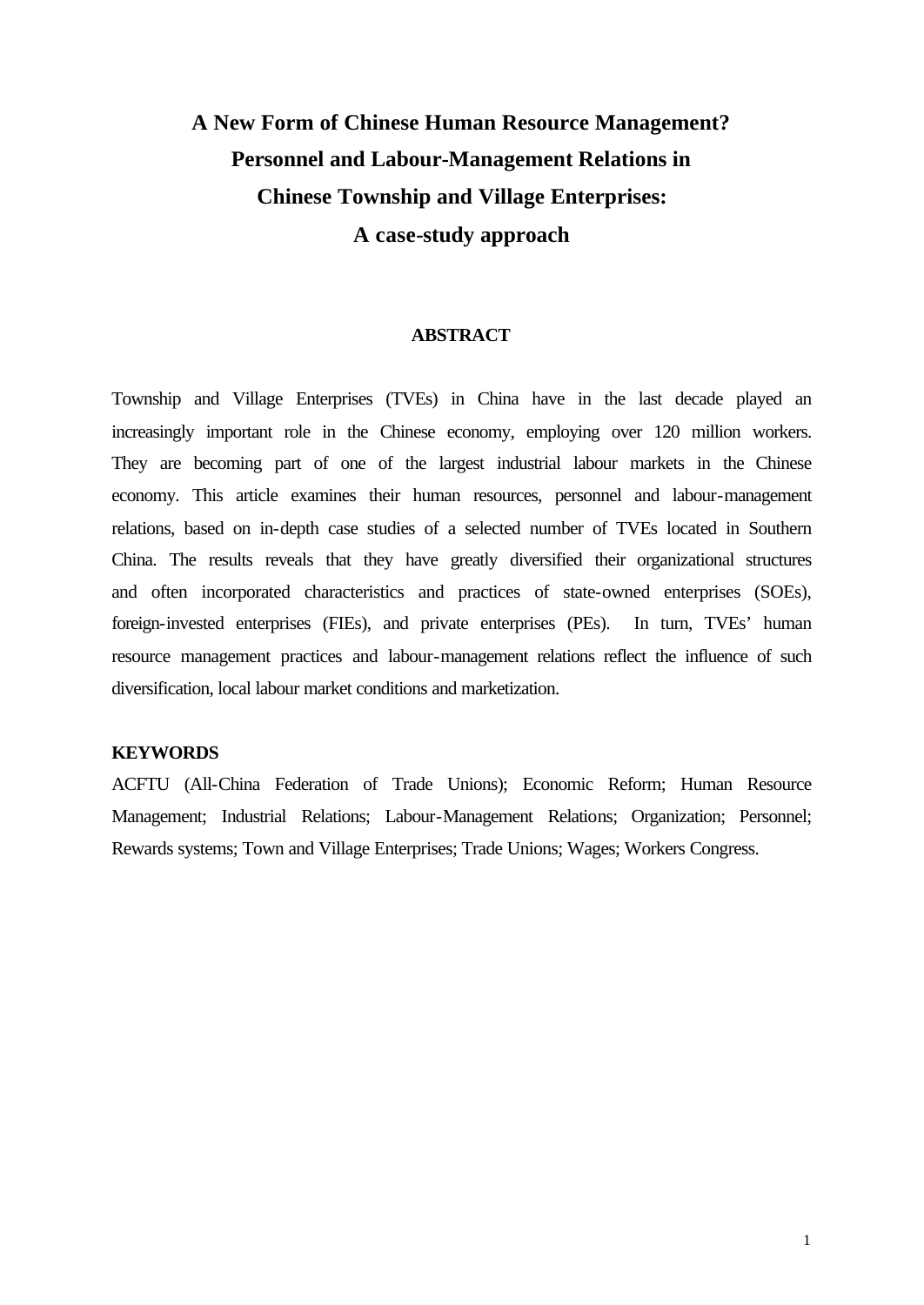#### **1. BACKGROUND**

The success of economic reform in China has generated sustained rapid economic growth in the Chinese economy; the average GDP growth rate in the last 20 years reached 10 percent per annum (Clarke and Du 1998), making China the fastest-growing economy in the world. Although the output of state-owned enterprises (SOEs) increased significantly during this period, it was the explosive growth in industrial output of the collectively-owned enterprises (COEs), private enterprises (PEs) and others that significantly made the difference. COEs include urban and rural collective enterprises, and the latter are named as township and village enterprises, hereafter to be referred to as TVEs (Perotti et al. 1999).

In 1999, China had 20.71 million TVEs, employing a huge labour force of more than 120 million rural workers (more than the state sector). These rural enterprises had a combined added-value of over 2.48 trillion yuan (US\$298.7 billion). Statistics also show that in 1999, the industrial added-value realized by TVEs stood at 1.737 trillion yuan (US\$ 209.2 billion), or 50 percent of the country's total (*China Daily*, New York edition, May 13, 2000:1). Two decades ago, the TVEs' contribution to the national economy was insignificant but over time they absorbed an increasingly large number of mainly rural workers. Between 1978 and 1998, TVEs employment increased at an average rate of 7.4 percent per annum. TVEs, as the most dynamic component of the Chinese economy, show a Chinese 'transition path' different from that of both the former Soviet Union and Eastern Europe. The rapid growth of TVEs was also neither planned nor expected by Chinese government, their biggest unexpected achievement (Wong and Mu 1995). The TVE sector in fact provides critical support to agriculture in infrastructure, equipment, and capital; absorbs the surplus rural labour in agriculture production; generates huge tax revenues for the government and has become a significant source of income for rural residents.

The TVE 'economic miracle' suggests a series of interesting questions. First, how does the growth of such TVEs relate to existing organizational reforms carried out in Chinese enterprises? Second, how do the changes in the TVEs' organizational forms relate to the development of their human resources (*renli ziyuan),* personnel management *(renshi guanli)* and labour-management relations (*laodong guanli guanxi*) a term currently used for industrial relations in China (see Warner and Ng 1999; Warner and Yu 2000)? We conjecture in this article that the organizational environment of enterprises in the PRC has undertaken a 'sea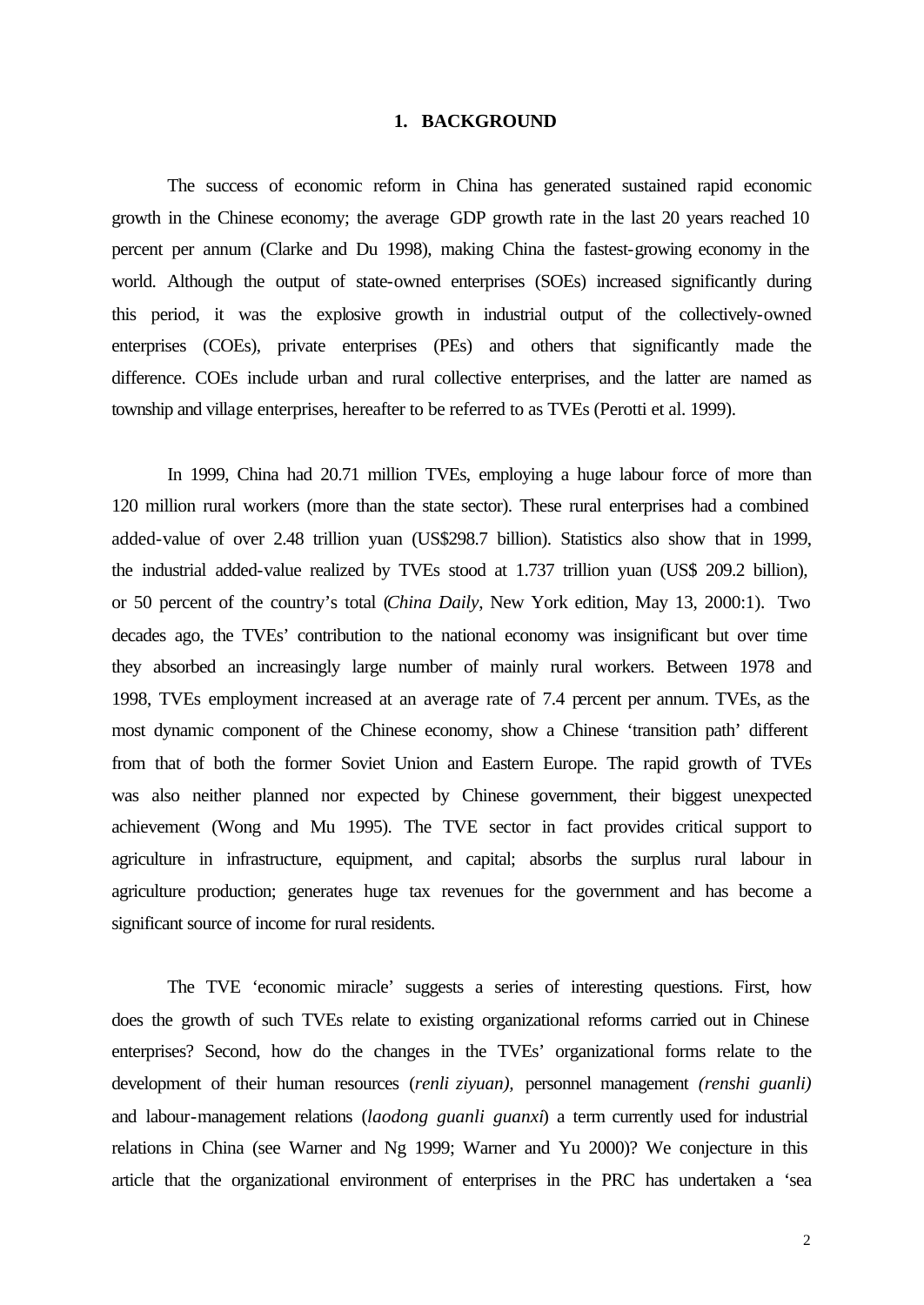change' since Deng's market reforms were introduced in 1979 (Child 1994, Boisot and Child 1988, 1996) which directly shapes the structure and governance of the TVEs and the way their human resources, personnel and labour-management relations develops.

The rapid expansion and growing role of TVEs in the Chinese economy has in turn attracted a number of researchers (for example, Byrd and Lin 1990, Chang and Wang 1994, Ho 1994, Weizman and Xu 1994, Naughton 1994, Luo et al. 1998, 1999, Jin and Qian 1998, Zhang 1999). Researchers have traced a number of factors contributing to the TVEs' success, such as shortage of the major product markets in 1980s in China (Byrd and Lin 1990, Ho 1994); the institutional structure that facilitates cooperation through implicit contracts among community members (Weizman and Xu 1994); TVEs' capability to adapt and configure their strategy in response to the external competitive environment (Luo et al. 1998, 1999) and inter-organizational relationship between Township and Village Governments (TVGs) and TVEs (Jin and Qian 1998, Zhang 1999). Very few studies have focussed on human resources and labour-management relations in TVEs, with possibly one exception (Chow and Fu 2000).

This study, based on six in-depth case studies, attempts to fill these lacuna and generate a set of hypotheses that could be used as the basis for a wider study. The rest of the article is organized as follows. Section 2 discusses the research method and major characteristics of the sample firms; section 3 deals with the organizational governance forms of TVEs as reflected in our cases; section 4 presents human resources, personnel and labour-management relations in TVEs, based on the in-depth interviews with the general managers in the case-study companies; and discussion and concluding remarks are presented in the last two sections.

#### **2. RESEARCH METHODOLOGY**

We now set out our methodology, as considered appropriate for the emerging labour market in question. The study, the research team decided, would have to be as detailed as possible and therefore we adopted a case-study approach. Six TVEs were selected as sample cases from Guangdong Province, the heart of the Pearl River Delta, well known as the most prosperous region in southern China, for the purposes of initiating a pilot study. In 1998, Guangdong Province contributed 10 percent in China's total GDP and 41 percent in total exports, and absorbed 26 percent of utilized foreign direct investment in China. Guangdong is also the region where TVEs have proliferated. By the end of 1998, the number of TVEs with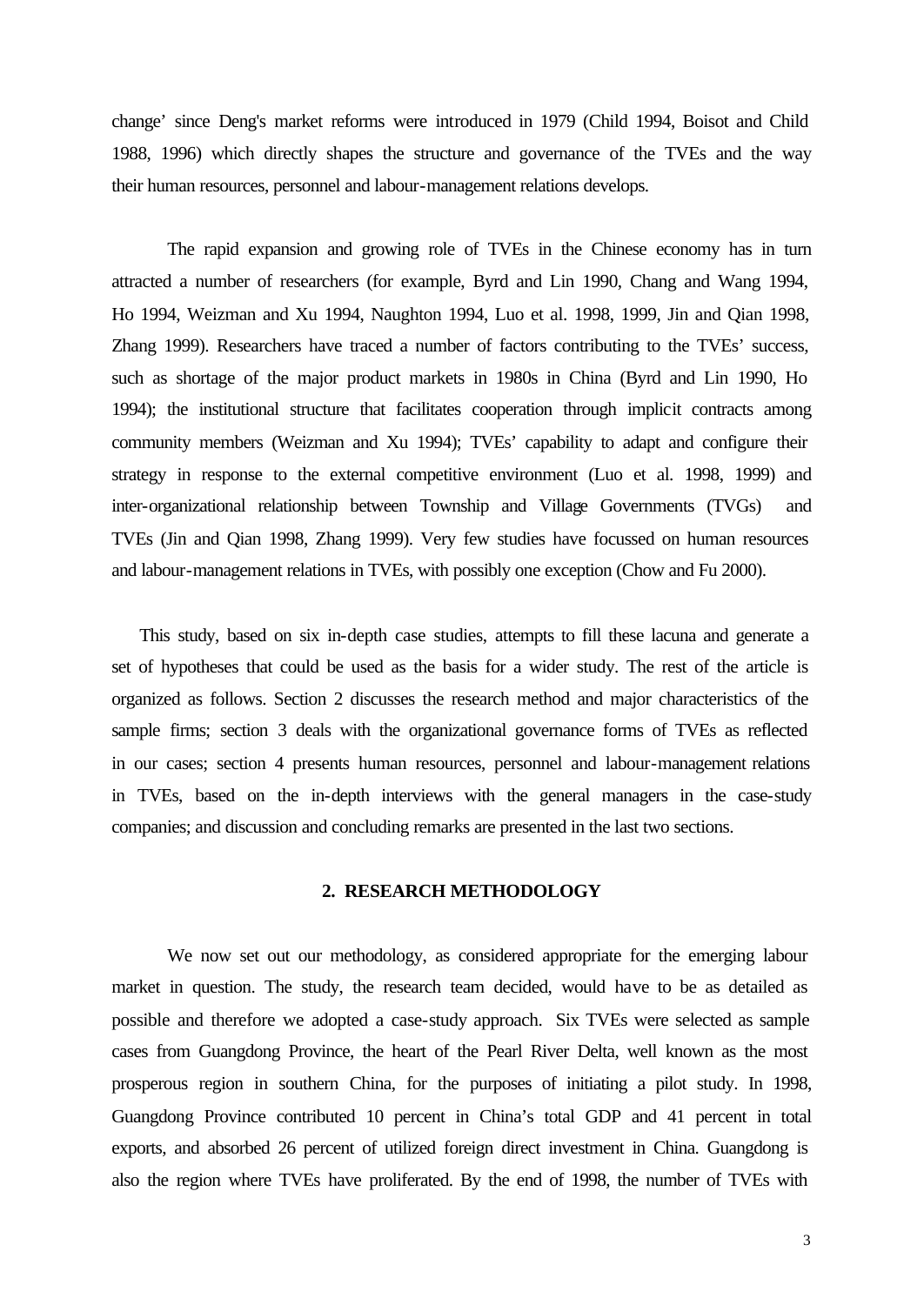total turnover exceeding 5 million *yuan* (also referred to as the *renminbi* or RMB, namely the unit of currency, currently approximately 8 to the US\$*)* reached more than 3200 firms, contributing a total of 30 billion *yuan* in industrial added-value.

In-depth case studies, based on semi-structured questionnaires and open-ended interviews with general managers, department heads, HR directors, and trade union officials were carried out over a period of one year, involving almost weekly visits to the firms in question. These interviews covered wide areas, including the history and major milestones of the firm, product range and competitive strategy, HR and personnel policies and practices, and relations with local government and other organizations. Company brochures, news reports, and other archival documents were also collected.

 The six sample cases were all engaged in manufacturing industries, such as the making of home appliances and electronics. Their products include electronic cookers, water heaters, air conditioners, decorative construction materials, PVC materials and transformers. The major characteristics of the six cases are described in Table 1. The selected enterprises were each in different stages of development in their sector. Shenzhou and Midea were founded in the late 1950s and 1960s respectively as Commune and Brigade enterprises (*sheduiqiye*), which were the precursor of TVEs, and have grown as the 'leading players' in the industry. Heygey and Hehe were founded just after the 1978 Third Plenum of the Eleventh Central Committee of the Chinese Communist Party, when China embarked on economic reform. Longji was founded in the middle of 1980s, and Hongjian is the newest one, founded in 1995.

These TVEs varied widely in their size in the pilot study undertaken. The largest one, Midea, has about 30,000 employees and 8,000 million yuan sales turnover in 1999, while the smallest one, Longji has only 400 employees and 22 million yuan sales turnover in the same year. One of the most significant common characteristics of these firms was that all of them had been through the property reform programme, although they had different ownership structures; as mainly firms beyond this size band were significantly reformed, we did not study smaller TVEs. Longji, Hongjian, Heygey and Hehe all adopted share-holding cooperatives, but the form and distribution of the shares were quite different from case to case. For example, in Hongjian, a 50 percent share was held by the local government, and another half was distributed among employees at various levels. While in Heygey, more than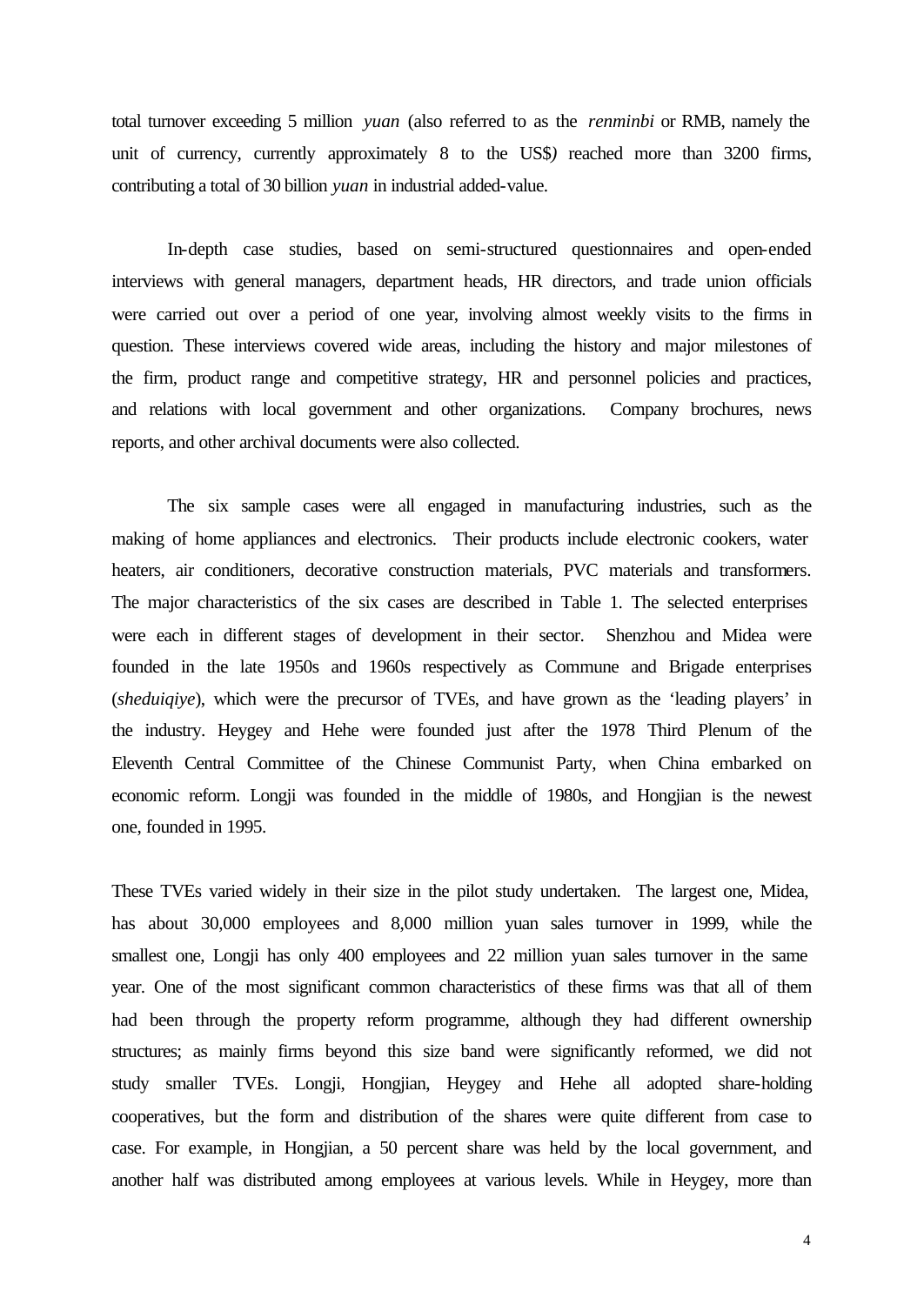a 90 percent share was held by the general manager himself, and a few top managers shared the remaining. In 1993, Midea was listed on Shenzhen Stock Exchange; it became the first publicly listed corporation that was transformed from township enterprise in China. Shenzhou itself had formed a joint venture in 1993 with Bosch, a German MNC producing cookers. A wider size range of firms will in future be investigated at a later date.

| <b>Characteristics</b>                                              | Longji                                                                                           | <b>Shenzhou</b>                                                 | <b>Heygey</b>                                                                                       | Hehe                                               | <b>Media</b>                                                           | Hongjian                                                                      |
|---------------------------------------------------------------------|--------------------------------------------------------------------------------------------------|-----------------------------------------------------------------|-----------------------------------------------------------------------------------------------------|----------------------------------------------------|------------------------------------------------------------------------|-------------------------------------------------------------------------------|
| <b>Location</b>                                                     | Dong<br>Guang                                                                                    | Shun De                                                         | Shun De                                                                                             | Nan Hai                                            | Shun De                                                                | Dong Guang                                                                    |
| <b>Product</b>                                                      | <b>PVC</b><br>material                                                                           | Gas cookers                                                     | Electronic<br>cookers                                                                               | Decorative<br>construction<br>material             | Electronic<br>fans, air<br>conditioners,<br>compressors,<br>and motors | Electric<br>cables and<br>transformers                                        |
| <b>Formation</b>                                                    | 1985                                                                                             | 1958                                                            | 1979                                                                                                | 1981                                               | 1968                                                                   | 1995                                                                          |
| <b>Initial</b><br>investment in<br>thousand RMB                     | 500-600                                                                                          | 300                                                             | 1.8                                                                                                 | 2.6                                                | 5                                                                      | $NA*$                                                                         |
| <b>Total</b><br>production<br>value in millions<br><b>RMB(1999)</b> | 22                                                                                               | 500                                                             | 200                                                                                                 | 130                                                | 8000                                                                   | 30                                                                            |
| <b>Product market</b>                                               | Mainly<br>local; small<br>percentage<br>for export                                               | Mainly<br>local; small<br>percentage<br>for export              | <b>Totally local</b>                                                                                | Mainly<br>local; small<br>percentage<br>for export | Mainly<br>local; small<br>percentage<br>for export                     | Totally<br>local                                                              |
| Number of<br>employees                                              | 400                                                                                              | 1400                                                            | 1000                                                                                                | 700                                                | 30000                                                                  | 500                                                                           |
| <b>Ownership type</b><br>(after reform)                             | Share-<br>holding co-<br>operative<br>(specific<br>share<br>distribution<br>is not<br>available) | 51% held by<br><b>Bosch</b><br>(German)<br>49% held by<br>China | More than<br>90% held by<br>the general<br>manager, top<br>managers<br>hold the<br>remaining<br>10% | 100% held<br>by the<br>general<br>manager          | Publicly-<br>listed<br>company                                         | 50% held by<br>the local<br>government<br>50% held by<br>all the<br>employees |

**Table 1:** A Summary of the Major Characteristics of the TVEs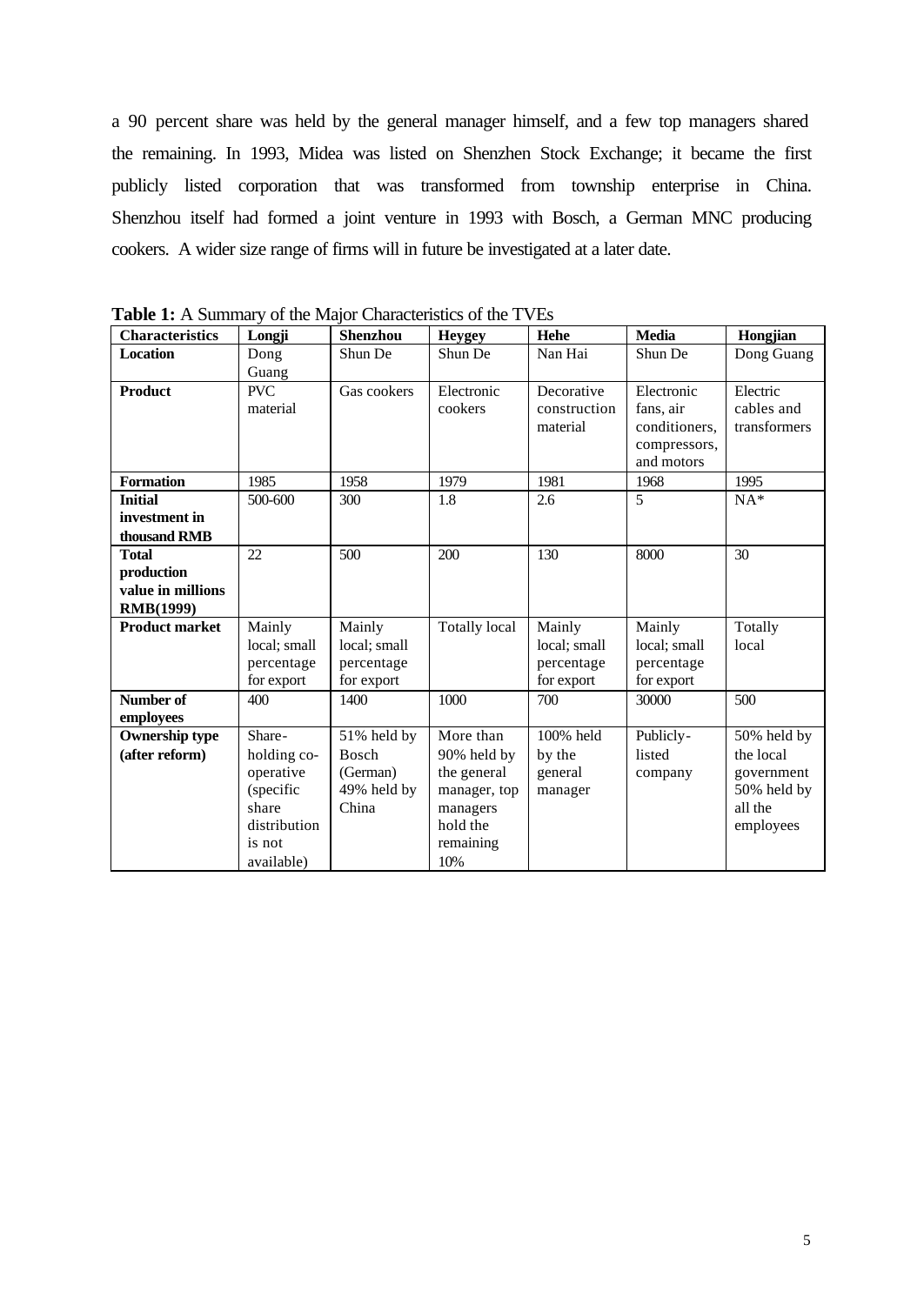#### **3. FORMS OF ORGANIZATIONAL GOVERNANCE IN TVEs**

The nature of the TVE and the forms of organizational governance in TVEs have been the subject of debate (Byrd and Lin 1990, Kornai 1992, Chang and Wang 1994, Naughton 1994, Singh et al. 1995, Rawski 1995, Bowles and Dong 1999). As early as 1992, Kornai argued that 'the majority of rural collective enterprises (TVEs) are *de facto* privately owned enterprises'. Wong (1996) and Peng and Heath (1996) also note that 'private enterprises in China are often registered as collectively-owned firms' in order to avoid the discrimination against private enterprises (PEs) in the early reform years or to take advantage of special tax allowances, even after private enterprises were formally approved after 1984. However, not all the researchers accept this point of view. Weitzman and Xu (1994) describe TVEs as 'vaguely defined cooperatives', which are far from having a well-defined ownership structure. Different from the above opinions, Naughton (1994) and Rawski (1995) argue that TVEs' property rights, even if ill-defined, are in practice clearly exercised by TVGs. Ho (1994) even suggests that 'during 1980s, the relationship between TVGs and TVEs was similar to that between the state and SOEs in pre-reform periods.

In reality, TVEs are different from private enterprises in the way they get substantial assistance from TVGs and pursue employment generation other than profit maximization. While at the enterprise level, TVEs differ from SOEs mainly in the following three aspects. First, TVEs have never been under state allocation plans for either inputs or outputs. In the pre-reform period, the central government tolerated TVEs for the purpose of agricultural mechanization (i.e. many TVEs started as agricultural machine repair shops or fertilizer producers). Second, TVEs have endured much harder budget constraints than SOEs. They received proportionally fewer loans than SOEs, and they were badly hurt during the recent 'retrenchment' period. Third, unlike SOE employees, TVE workers do not enjoy job security and welfare benefits from the *danwei*.

In their process of development, a number of TVEs also sought new technology and capital from foreign direct investors. Some have entered into joint ventures arrangements with foreign firms. Foreign direct investors helped TVEs to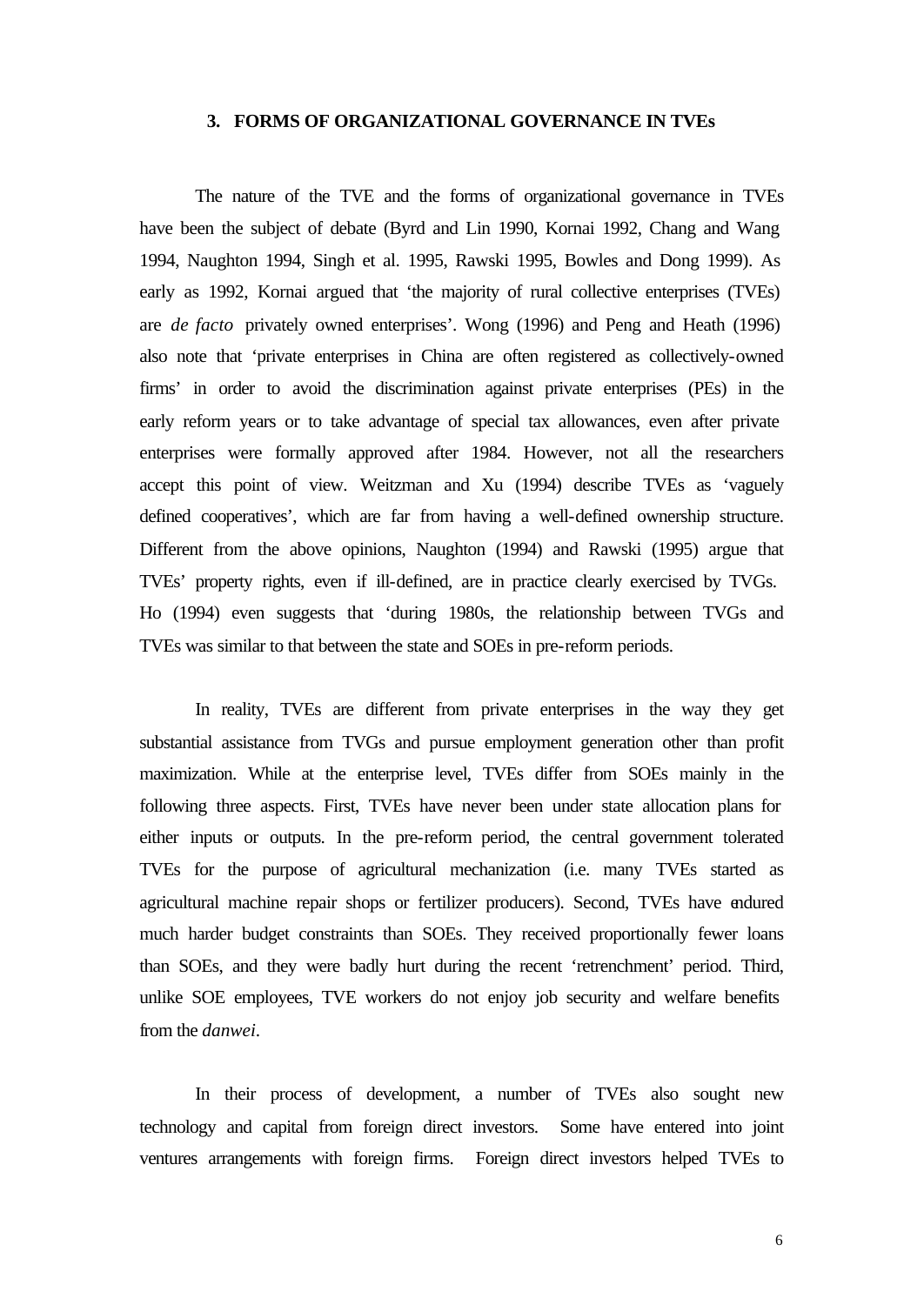update not only products and technology, but also brought in new management concepts and so on. The extent by which foreign direct investment has changed TVEs' organizational governance varied on a case-by-case basis, depending upon organizational inertia, i.e. the internal barriers that constrain change.

# **4. HUMAN RESOURCES, PERSONNEL AND LABOUR MANAGEMENT**

Industrial production in the PRC in the mid-1950s to at least the late-1980s was heavily dominated by the afore-mentioned state-owned enterprises (SOEs) (Chan 1995). The SOE work units (*danwei*) exemplified the so-called 'iron rice bowl' (*tie fan wan*) which assured 'jobs for life' and 'cradle to grave' welfare arrangements for Chinese urban industrial workers (Lu and Perry 1997). However, this system did not extend to all city-dwellers. The beginning of the break-up of the 'iron rice bowl' in the state sector began in the mid-1980s and was substantial by the end of the 1990s (Ding et al. 2000).

We specifically focus in the next section on human resources and labour management issues in TVEs, where for the most part, the 'iron rice bowl' was never implemented. The section will in future deal with the following sub-headings; *personnel management; recruitment; selection; training and development; employment contracts; reward systems; social security, labour turnover, dismissals and disputes; as well as the roles of the Party, trade unions and workers' congresses*. While presenting what we have observed in our cases, we now set out a set of hypotheses to highlight the likely general development of human resources in TVEs in the future.

#### *Human Resources and Personnel management*

Most Chinese firms had in the past practised 'Personnel Management' (*renshi guanli*) (see Child 1994). They had personnel directors in many cases but those in bigger firms these days describe themselves as HR directors. Whether they practice HRM (*renli ziyuan guanli*) is another matter (Warner 1995) to be discussed later. This is even less likely in most TVEs, although the larger firms in our sample like Midea for example may come closer to it.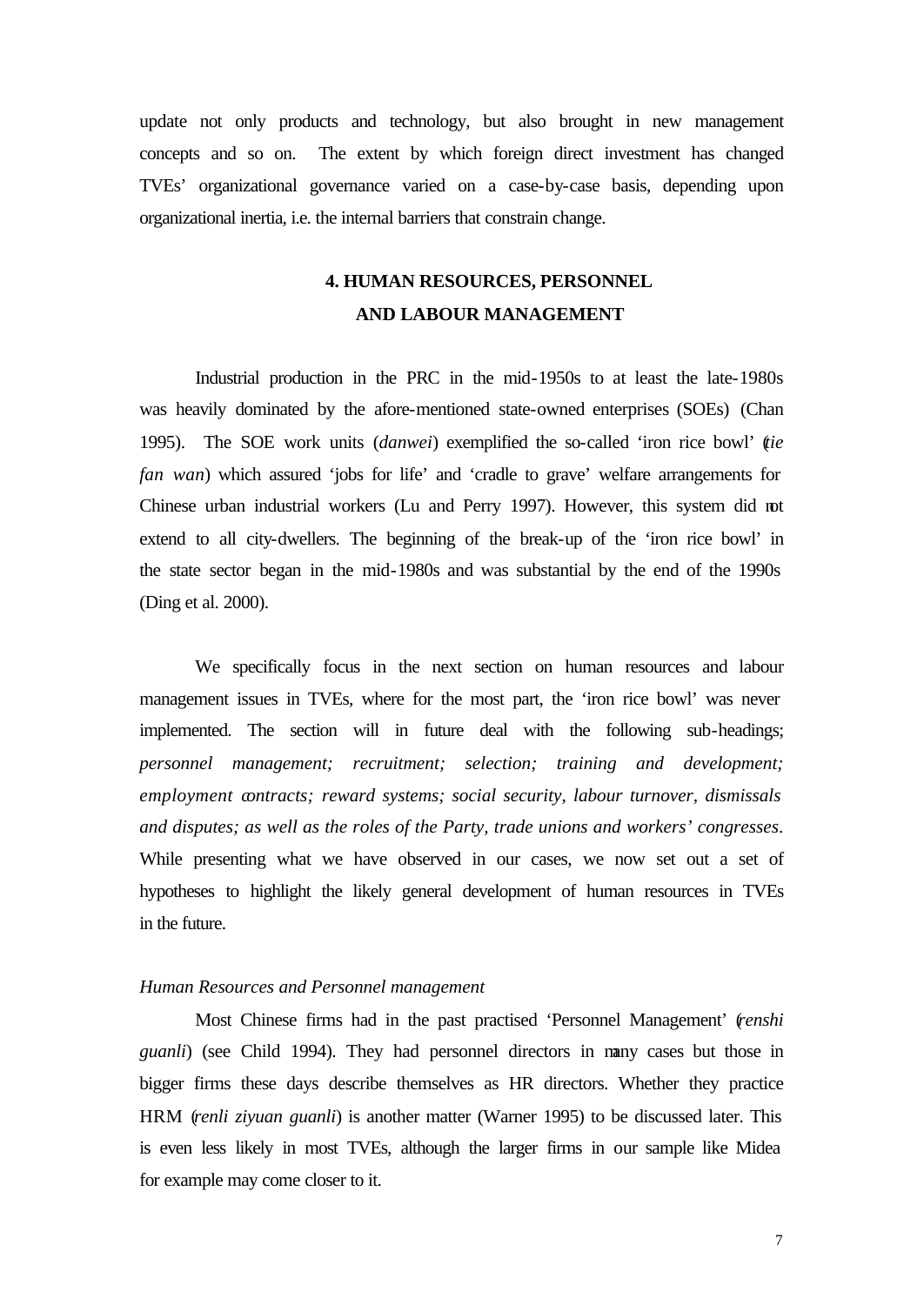Also the management of TVEs has not been researched as much as that of SOEs. TVEs' managers are also not a homogeneous group; some were redundant PLA (People's Liberation Army) officers (see Nee 1992). A number of them have in past years been local government officials or even local entrepreneurs. Personnel managers are often recruited from such ex-PLA officers. Since the human resource management in TVEs has to deal with unique characteristics of the rural environment, for instance, the relationship with TVG and surplus rural labour, we propose the following proposition:

# **Proposition 1:** *TVEs will in future tend to evolve their own distinctive way of managing human resources.*

#### *Recruitment and Selection*

 Most TVEs recruit locally, from the rural labour market (see Table 2). They select workers by interviews and in a few cases by using formal tests. Many technicians as well as most managers however are recruited from a wider labour market.

One such firm we studied, Longji (with over 400 employees) is located in Dongguang city, which is one of the most prosperous cities in Guangdong Province, and near to the Shenzhen SEZ. There are many non-local workers available and the income of the local citizens is relatively high compared to the national average level. More than 90 percent of the line-workers in Longji are non-local. Additionally, only some of its management personnel are local.

Like Shengzhou, Heygey (with over 1000 employees) recruits line workers locally, in order to 'get along' with the local government. In order to adapt to the intensive competition in the home appliance industry, and satisfy the future development of the firm, a 'human resource storage plan' has been implemented in Huyquey from 1999. Up to now, more than 80 percent of its management personnel were non-local and have bachelors' degrees. The new deputy manager once was a department manager of Heygey's major competitor; the general manager encountered him formerly at the negotiation table, and was impressed by his capabilities. The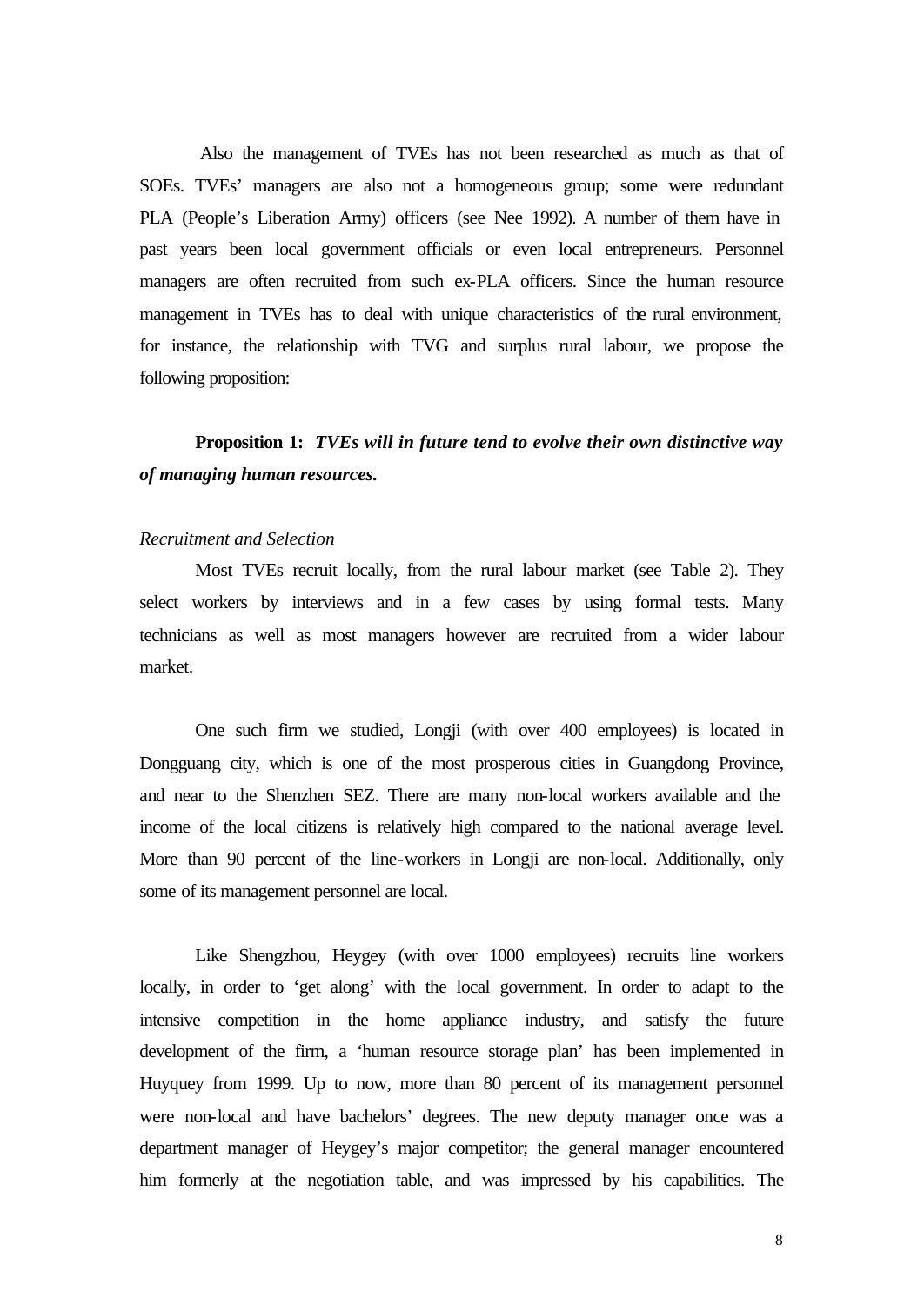deputy manager joined Heygey in the May 1999. Most of the management personnel were recruited from the 'talent fairs' (*rencai shichang*) held every two weeks in Guangzhou, the capital city of Guangdong Province.

Unlike Shengzhou or Heygey, there is no straight difference in Hehe's (with around 700 employees) resources of line-workers and management personnel. However, all of its technicians were recruited from a large-sized SOE in Northern China. One of its deputy managers once worked in the SOE, and he recruited 12 technicians from the SOE after he settled down. Hehe provides higher salaries than the SOE did, and more importantly, offered good accommodation and welfare benefits to these technicians, who retired from the SOE before they reached the prescribed age for retirement.

 Midea (with over 30,000 employees) found recruiting from the local market promoted good relations with the TVG. However, more than 90 percent of its management personnel are non-local. The average age of management personnel has become lower and lower. The average age of sales managers in 2000 is only 25, and the average age of division managers is only 40.

In all the six firms, selection is based on the candidate's capability. Since Hongjian's main product is electric cable, an industrial product mainly bought by Communication Bureaux, it tends to recruit those marketing personnel having good relationships with the Bureaux. As to Heygey, although the general manager will in future make the final decision, the key is the opinion of the deputy manager who told us that the resume of the candidate is only a reference. He would try various ways to test the capabilities of the candidate during the interview. Compared to Heygey's subjective selection criteria, Midea's selection of job candidates seemed to be more formal and objective. Midea had a consulting company design a series of test papers as the tools to measure the candidates' ability. Thus, the education level of employees of Midea has been rising. As Chow and Wu (2000: 825) noted more formal testing services were being used for managerial staff.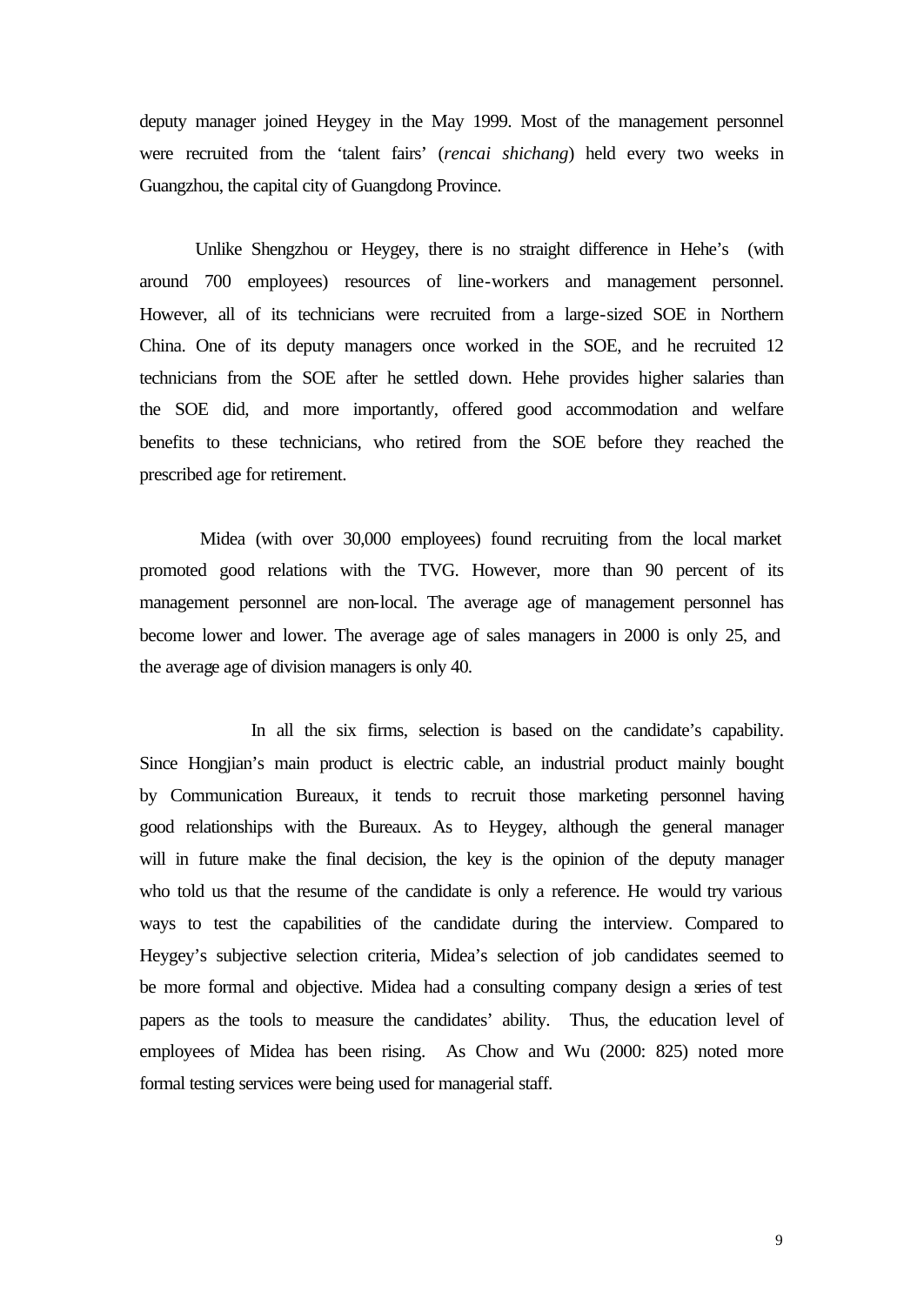**Proposition 2:** *TVEs will in future tend to recruit line-workers locally to satisfy the employment objective of TVG, but managerial and technical staff from broader labour market.*

| <b>Charact-</b>       | Longji       | <b>Shenzhou</b> | <b>Heygey</b> | Hehe         | <b>Media</b> | Hongjian    |
|-----------------------|--------------|-----------------|---------------|--------------|--------------|-------------|
| eristics              |              |                 |               |              |              |             |
| Recruit-              | Line-        | Line-           | Line-         | No specific  | Line-        | No specific |
| ment                  | workers:     | workers:        | workers:      | charact-     | workers:     | charact-    |
|                       | non-local    | local           | local         | eristics     | local        | eristics    |
|                       | Management   | Management      | Management    |              | Management   |             |
|                       | : local      | : non-local     | : non-local   |              | : non-local  |             |
| <b>Training</b>       | Not          | Emphasized      | Emphasized    | <b>Not</b>   | Emphasized   | <b>Not</b>  |
|                       | emphasized   | and             | but not       | emphasized   | and          | emphasized  |
|                       |              | formalized      | formalized    |              | formalized   |             |
| <b>Rewards</b>        | Line-        | Line-           | Line-         | Line-        | Line-        | Line-       |
|                       | workers:     | workers:        | workers:      | workers: 800 | workers:     | workers:    |
|                       | around 700   | around 800      | 500-1200      | yuan         | 1000-1200    | around 800  |
|                       | yuan         | yuan            | yuan          | Technician:  | yuan         | yuan        |
|                       | Technician:  | Technician:     | Technician:   | 1600-2500    | Technician:  | Technician: |
|                       | 1500-2100    | 1600-2400       | 2000-3500     | yuan         | 2000-3000    | 1600-2400   |
|                       | yuan         | yuan            | yuan          | Marketing    | yuan         | yuan        |
|                       | Marketing    | Marketing       | Marketing     | personnel:   | Marketing    | Marketing   |
|                       | personnel:   | personnel:      | personnel:    | $basic +$    | personnel:   | personnel:  |
|                       | 6% of the    | basic + $5$ of  | $basic +$     | commission   | $basic +$    | $basic +$   |
|                       | sales        | the sales       | commission    |              | commission   | commission  |
|                       |              |                 |               |              | Elite share  |             |
|                       |              |                 |               |              | holding      |             |
|                       |              |                 |               |              | system       |             |
| <b>Social</b>         | Abide by the | All five        | All five      | Medical      | All five     | Pension and |
| Security <sup>2</sup> | Labour Law   | funds           | funds         | fund only    | funds        | medical     |
|                       | except the   | according to    | according to  |              | according to | funds only  |
|                       | pension      | the Labour      | the Labour    |              | the Labour   |             |
|                       | fund.        | Law             | Law           |              | Law          |             |
| <b>Turnover</b>       | Low for      | Low for         | High for      | Low for      | High for     | Low for     |
|                       | line-        | line-           | both line-    | line-        | both line-   | line-       |
|                       | workers;     | workers;        | workers and   | workers,     | workers and  | workers;    |
|                       | high for     | high for        | managerial    | managers     | managerial   | high for    |
|                       | managers,    | managers,       | personnel     | and          | personnel    | managers,   |
|                       | marketing    | marketing       |               | technicians  |              | marketing   |
|                       | and          | and             |               |              |              | and         |
|                       | technical    | technical       |               |              |              | technical   |
|                       | personnel    | personnel       |               |              |              | personnel   |
| <b>Disputes</b>       | Few          | Some            | Some          | Few          | Few          | Few         |

**Table 2: Personnel and HRM in TVEs**

Note: 1: Elite share holding system is both a reward and an incentive system in which elite (top managers of Midea) have the right to hold the 'legal entity share' of the company.

2: The 1994 Labour Law requires all the employers and employees join and make contributions to five separate funds: pension, accident and injury, maternity, unemployment and medical funds.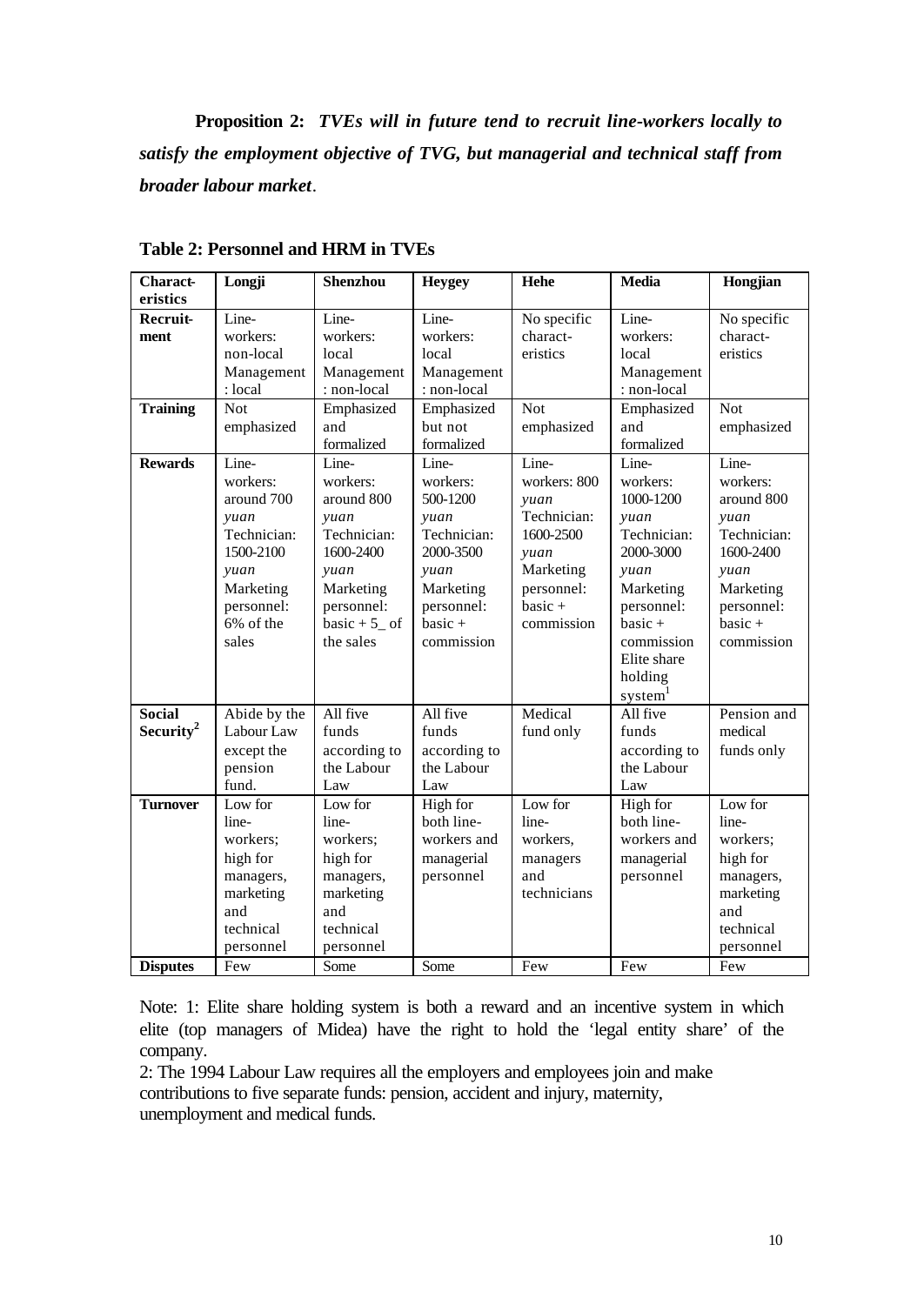#### *Training and Development*

 Training in most Chinese enterprises varies in its organization and intensity. In many TVEs, it is not very advanced or elaborate (Warner 1992). In our sample of such firms, some emphasized training but a minority did not. In the former cases, it was formalized but in the latter it was relatively informal (see Table 2).

Shengzhou and Midea both have systematic and formal training programmes but Shengzhou emphasizes the training of technicians, while Midea emphasizes the training of management personnel. By 2000, there was no university in China providing a 'major' on the techniques that Shengzhou uses, and Shengzhou is 'the leader in its market', thus it has to train its technicians itself. The general manager of Shengzhou said that normally it took two or three years to 'grow' a new graduate into to an independent engineer. Now, there are around 100 engineers in its Research and Development Centre, which has become one of the largest on Gas Utensils in China. While Midea imported its major technology from Japanese and European firms, its independent capability of research and development is not strong. Midea has such a large scale (i.e. 30,000 employees, six divisions, 1.5 billion *yuan* net assets and 8 billion *yuan* output in 1999) that it emphasizes its own company management style. Each year Midea invites experts from university campuses in China to give seminars, and sends managers at various levels to attend MBA or equivalent courses. In 1999, they sent some top managers abroad to the National University of Singapore. We concur with Chow and Wu (2000:825) that, in contrast to larger firms like Midea, training was minimal in small TVEs.

## **Proposition 3***: TVEs will in future tend to develop an appropriate training model to suit their needs and stages of development.*

#### *Employment Contracts*

State-legislated personnel-related reforms in 1992, especially the so-called 'three systems reforms' (*san gaige*), entailed the introduction of labour contracts, performance-linked rewards systems, and contributory social insurance (see Korzec 1992, Ng and Warner 1998). Many JVs had already built in such practices into their management systems prior to reform (Child 1994). At first, JVs and SOEs were each subject to separate legislation. Recent legislation, however, (most critically the 1994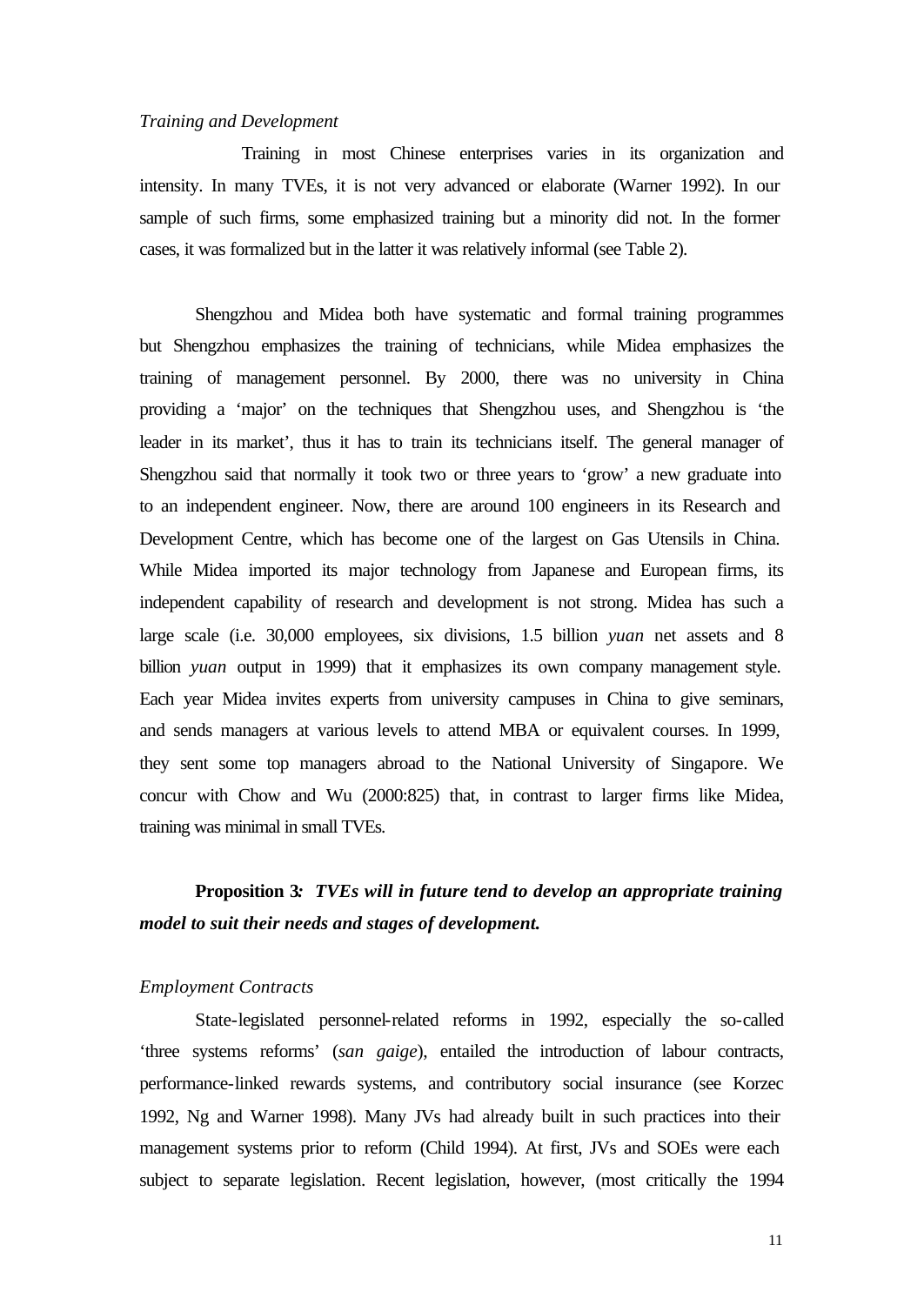Labour Law) has been directed at all firms regardless the ownership structure (see Warner 1996). Codification of the legal parameters (see Josephs 1995) of personnel or HR practices has been a key step in creating an institutional framework in which reform in people-management practices might then take place (see Zhu and Dowling 1994, Zhu 1995, Verburg 1996, Yip 1996, Ding et al. 1997).

Most TVEs, however, unlike SOEs, had never explicitly implemented the 'iron rice bowl' system, as noted earlier. Conditions of employment in the former were less stable. Not only were fixed-term individual labour contracts *(geren hetong)* common but they were sometimes temporary ones. There was little evidence of collective contracts or 'nascent' collective bargaining. Most employees were on shortterm contracts and could be hired and fired as needed, subject to the constraints adumbrated earlier. Managers in at least one firm expressed the intention to avoid pension responsibilities, since they did not expect those working to keep their posts up to retirement.

# **Proposition 4:** *TVEs will in future tend to apply individual rather than collective contracts***.**

#### *Rewards systems*

A reasonable amount has been written on rewards systems in Chinese enterprises (Takahara 1994, Warner 1995). In the pre-reform period, rewards systems were flat, even egalitarian at times. In the SOEs, under the 'iron rice bowl', it was said that 'everyone ate out of one big pot' (*daguo fan*). More recently, rewards have become more linked to effort, especially since the 1992 reforms. As we found in an earlier study, wage levels were correlated with ownership, size and location of enterprises (Ding et al. 2000). Wages, for example, were higher in South China compared with the North.

In our sample, rewards for line-workers in coastal Guangdong Province in 1998 were higher than the national monthly average of 623.25 *yuan (*approximately 70 US\$ at the exchange rate valid at the time of writing, possibly four to five times higher in Purchasing Power Parity terms, according World Bank estimates*)***.** The rewards ranged from 700 to 1200 *yuan* per month, with an average of 919.33 *yuan*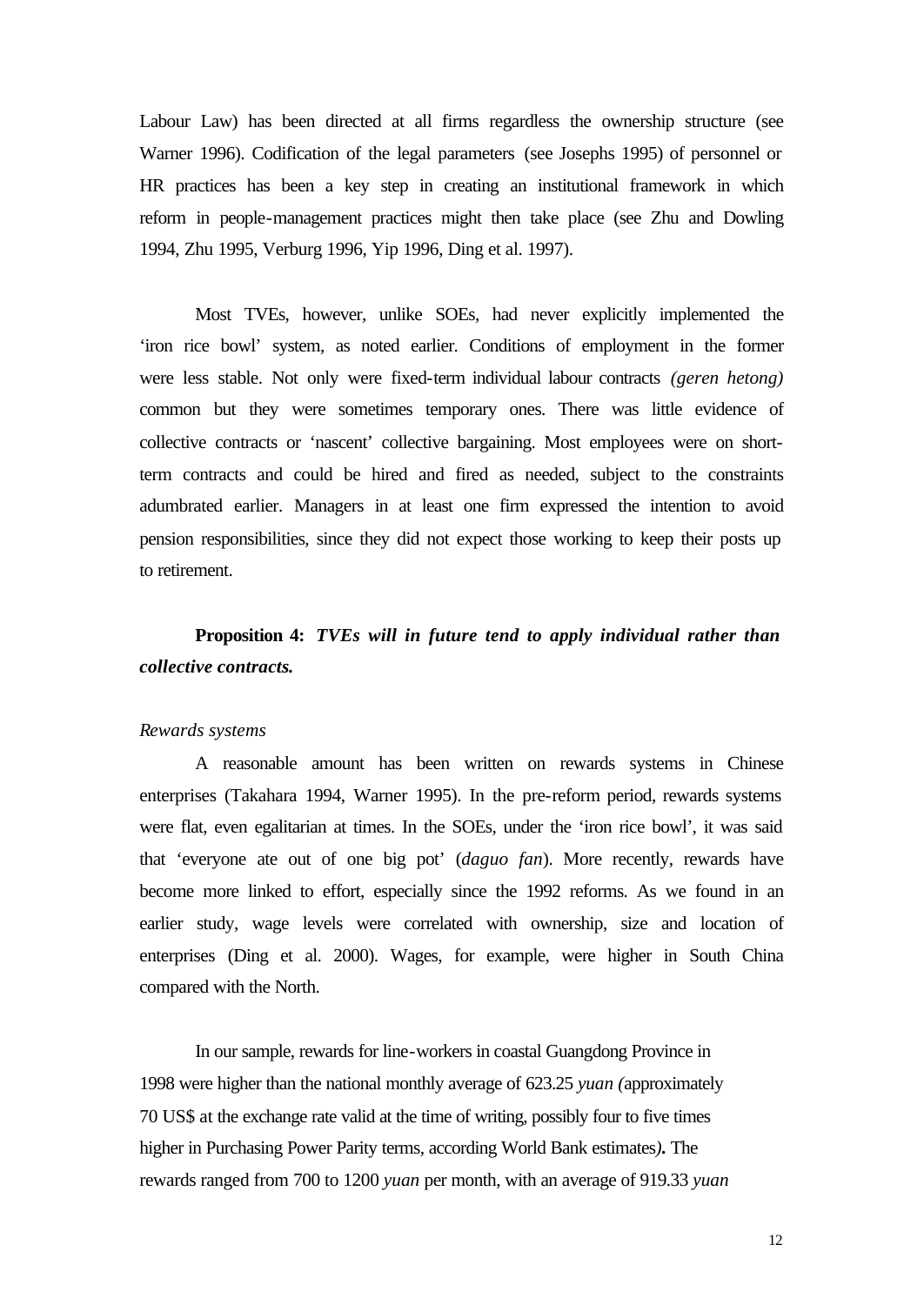(China Statistical Yearbook, 1999)**.** Generally speaking, all the six firms' reward policies are performance-based. However there are differences in the specific level and structure of their reward policies; here again we concur with Chow and Wu (2000:826) but stress the variation found in specific cases.

In most cases, the monthly salary of line-workers is around 700 *yuan* (see Table 2). The only exception is Heygey, which has a wide range of the salaries of line-workers from 500 *yuan* to 1200 *yuan*. All the six cases adopted a fixed salary (and no or little bonus) system to compensate their line-workers. This is different from the piecework wage system, because this piecework is used when performance can be precisely measured, such as in a garment factory. The general manager of Longji told us that as there are sufficient workers available, there is no need to use the bonus as an incentive means. Similarly, the general manager of Hehe said that although the company has not increased the line-worker's salary since 1997, turnover is still very low. Another common characteristic of the six cases is that the salary of the technicians is 2-3 times of that of the line-workers.

In all the six cases, the marketing and personnel staff's salaries are directly linked to their own performance. Most firms adopted a basic salary plus commission system. For example in Shengzhou, the commission rate is 5 percent of the sales. The commission rate of other companies is not available, because these firms consider the rate to be confidential and are not will in future to release the specific rate.

Researchers found a positive correlation between the profit sharing of managers and the multi-factor productivity in Chinese firms (Lin and Li 1996, Liu 1995). In recent years, an increasing number of TVEs have come to realize that it is more important to keep senior executives highly motivated to improve company performance. More and more TVEs allow directing managers to have a large share of a company's residual profits. For example, in Heygey and Hehe, the general manager has almost 100 percent of the firm's share; in Midea, this practice is institutionalized as the 'elite share holding system'.

**Proposition 5***: TVEs will in future tend to adopt a performance-driven rewards system***.**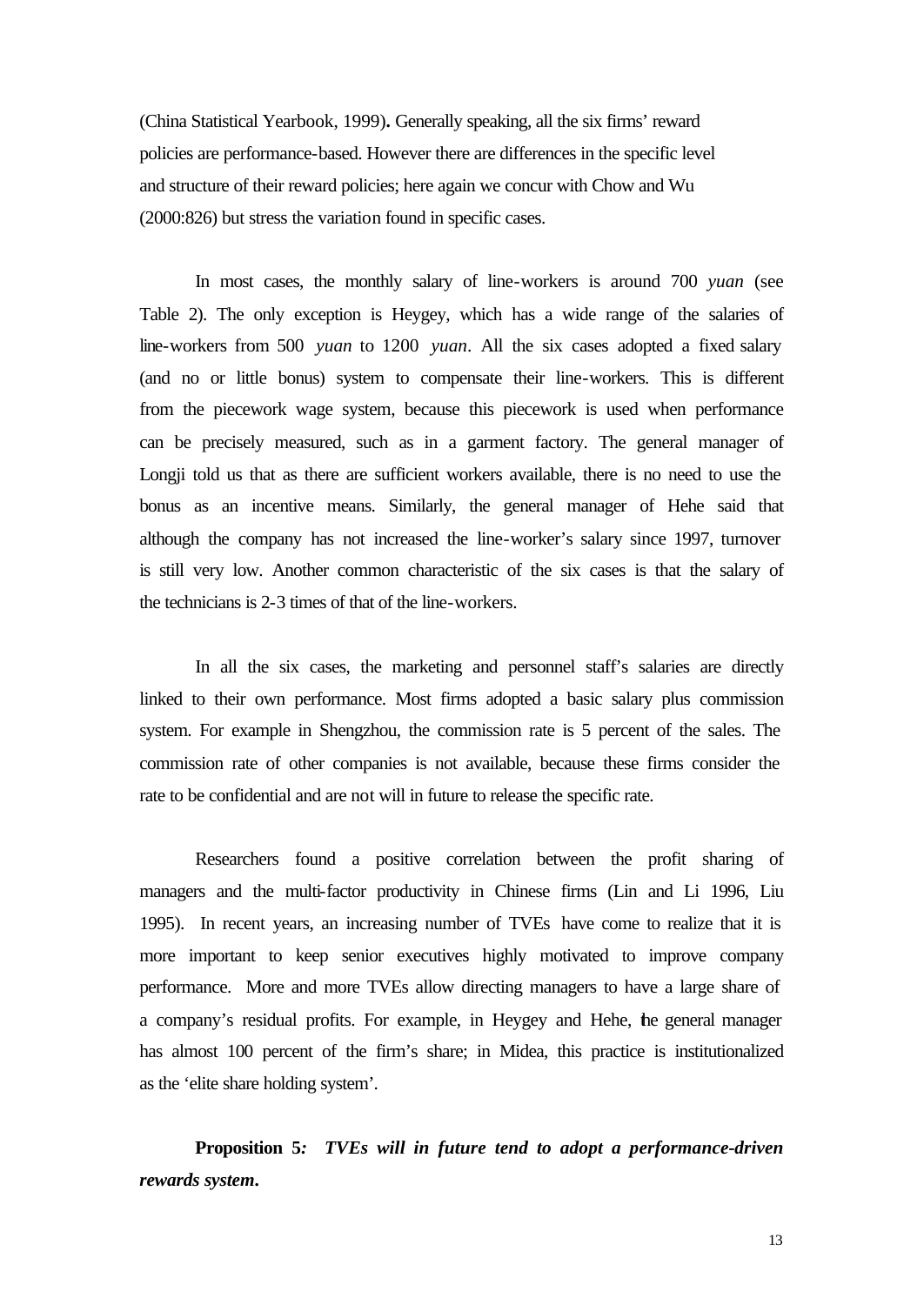#### *Social Security*

Whereas the 'iron rice bowl' model prevailed in state firms and to some degree in urban collectives since the 1950s, other kinds of firms like TVEs had fewer privileges. The mini welfare state of the state-owned danwei, with its particular Chinese form of social security, did not extend to rural firms. Peasants enjoy markedly weaker social protection than urban workers; rural workers constitute a half-way house in this respect. SOEs have, in the past, accumulated vast pension obligations, with over one third of the wage bill going into payments to retirees. In our sample of TVEs, most firms conformed to the legal minimum requirement set out by the Ministry of Labour but little with more than that.

The 1994 Labour Law (see Ng and Warner 1998) requires all the employers and employees to join the social security system, and make contributions to five separate funds: pension, accident and injury, maternity, unemployment and medical funds. However, from the six cases (see Table 2) we found the Labour Law has not been fully implemented in the TVEs. Only Shengzhou and Midea have all the five funds, and they contributed 50 percent and 80 percent of the premium of the insurance rates respectively. Hehe has only a medical fund, and when we interviewed the general manager about pensions, he told us that employees would be fired before they reach the retirement age. Hongjian's general manager told us the burden has already too high for the company, although Hongjian has only joined the pension and medical funds.

# **Proposition 6:** *TVEs will in future tend to have by-passed the 'iron rice bowl' model***.**

#### *Labour Turnover*

Once, turnover in Chinese enterprises was close to zero; today, this has all changed. In SOEs, workers were allocated by labour bureaux; job choice was limited. Hardly any workers were sacked; very few moved on. This situation has now changed as labour markets and labour mobility have emerged. Turnover is now high in many SOEs, as workers seek higher wages elsewhere, often in non-State firms.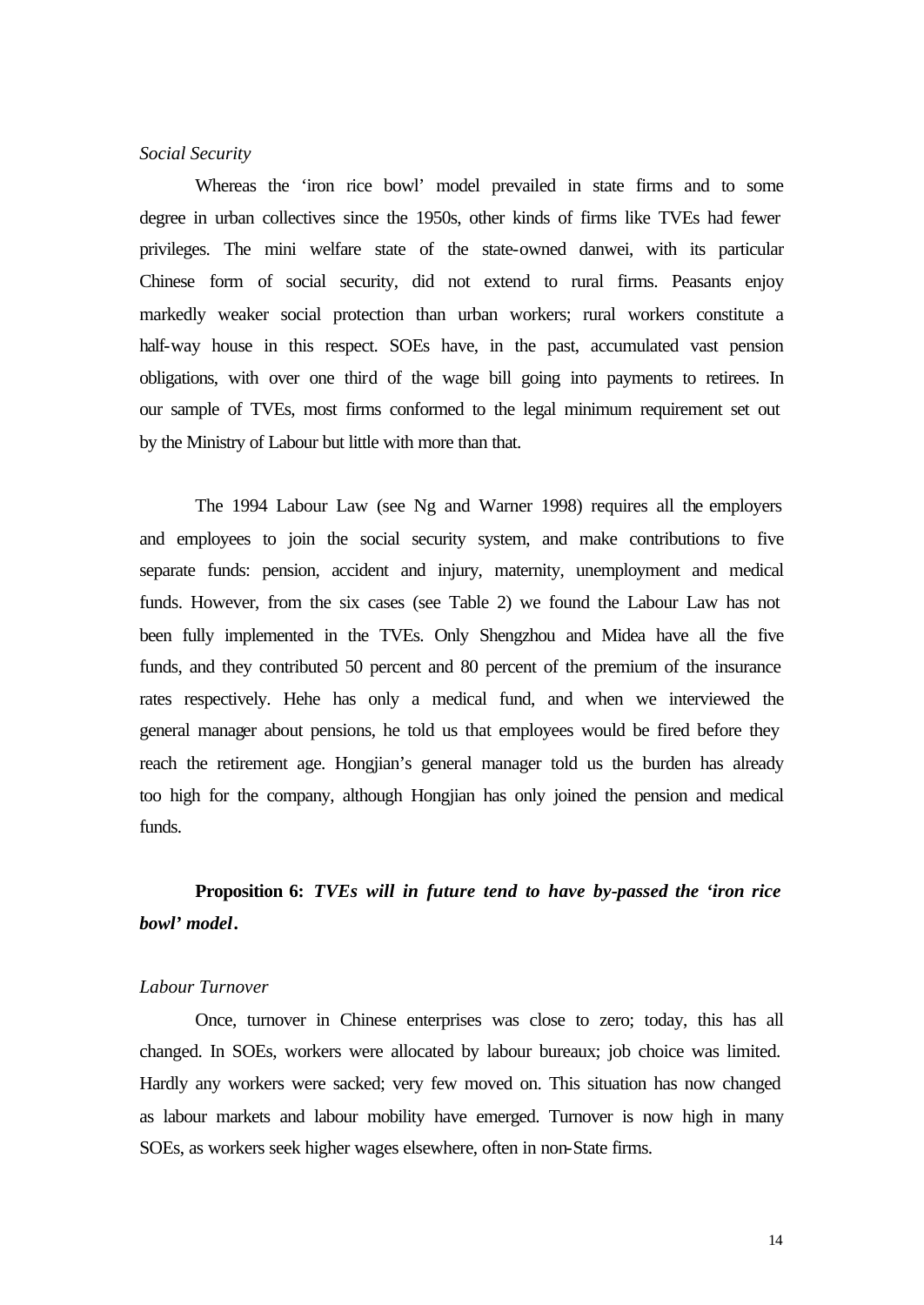Since China now has a huge, if 'emergent' labour market, all the TVE general managers told us that the turnover of the line-workers had a very small effect on the operation and performance of the company, so it was meaningless to discuss the turnover of the line-workers here. All the six firms (see Table 2), except Hehe, have a high turnover of technicians, marketing personnel and management personnel. Hehe is a special case in that all its technicians are from a SOE in Northern China, and all the technicians are around 50 years old. They are attracted by the new higher salary and better conditions (compared to their original work unit). We found two patterns of the high turnover, one is 'active flow of employees', and the other is 'passive flow of employees'. To Longji and Hongjian, the two small-sized and technology-based firms, it is important but difficult to retain their marketing personnel and technicians. Since Shengzhou spent a great deal of resources in training its own engineers (we have mentioned before that it needs 2 to 3 years to cultivate an independent engineer), it cannot afford that its technicians flow out. Up to now, all the three firms could only revert to the labour contract to control the flow of the marketing personnel and technicians. However, Heygey and Midea implemented an active *taotai* (screeningout) system.

# **Proposition 7:** *TVEs will in future tend to have a moderately buoyant labour turnover.*

#### *Dismissals and Disputes*

In the classic SOE, dismissals were rare and only used perhaps for malfeasance or the like. In earlier studies, we found that only very small numbers were sacked even in the mid 1990s (see Goodall and Warner 1997). The replacement of a large number of redundant employees in SOEs is another matter and the reform of the SOEs in the late 1990s had started a wave of transferring them to different industries or to the re-employment centres, waiting for placement. In TVEs, where labour was hired on short-term contracts in response to cyclical changes in demand, redundancies were minimized. In most such firms we studied, only a few cases of dismissal occurred due to the misconduct or wrongdoing on the part of employees that had caused damages to the enterprises.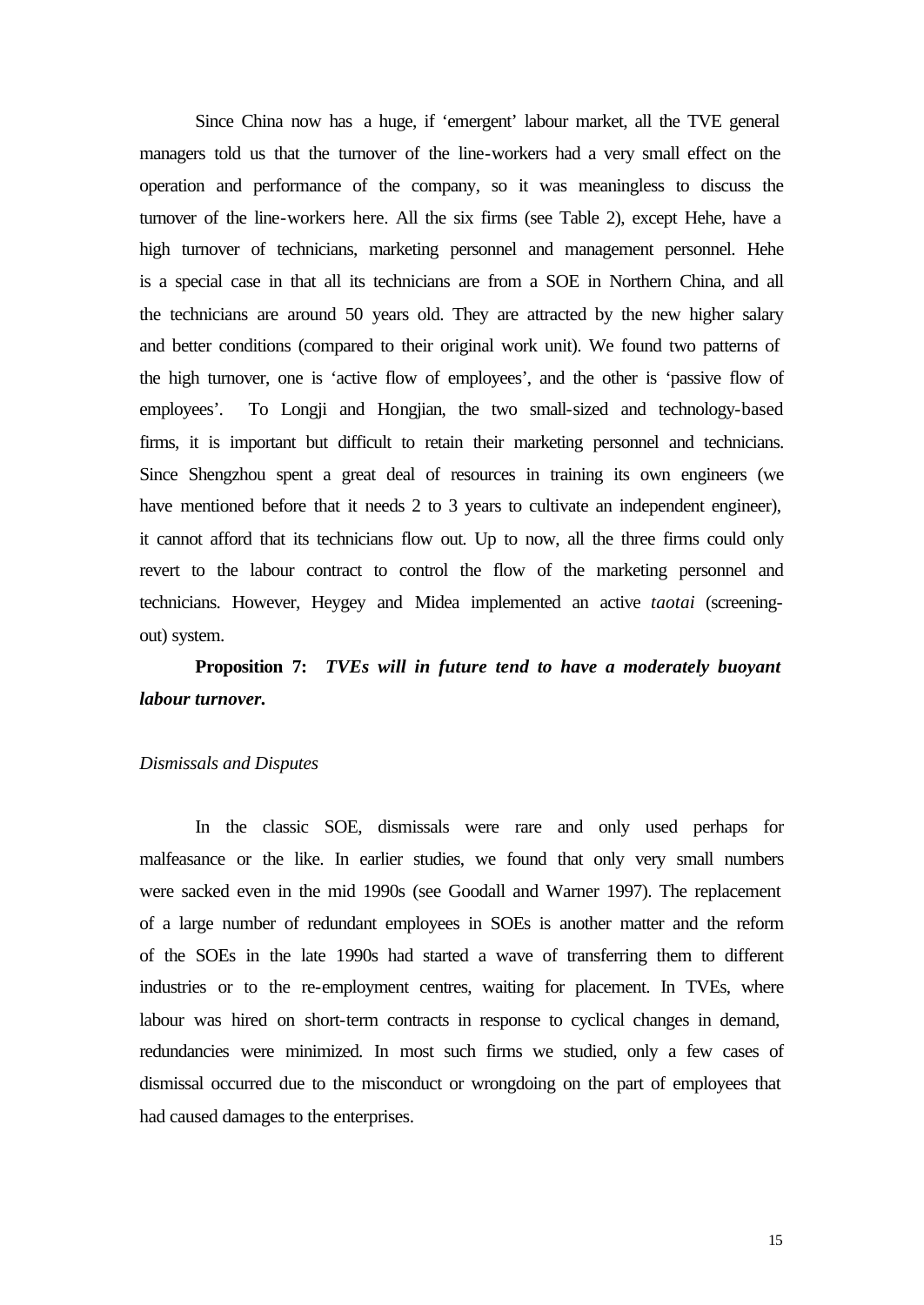Labour disputes were officially rare in the past. The 'right to strike' was formerly in the Chinese Constitution but was removed in 1982. With the 1994 Labour Law, labour arbitration and conciliation were formalized and legalized (see Ng and Warner 1998). With the enterprise reforms, labour disputes are now more common.

In our sample of TVEs however, all the managers (except Hehe's deputy manager) said that there were no or few disputes. However, when we interviewed the shop floor employees in Heygey, they revealed that there were some disputes in the company, but they thought that 'it was not good to talk about it' inside the plant. Hehe's deputy manager said that it was the role of the administrative director (*xingzhen jinli)* to coordinate the non-adversarial relationship between employees and company, and to resolve the conflict. Normally the disputes can be resolved by conciliation; otherwise the employee can choose to leave the company.

## **Proposition 8:** *TVEs will in future tend to have a modicum of dismissals but few disputes***.**

#### *The Party*

The role the Chinese Communist Party organization in Chinese enterprises has lately been down-played as the reform separated party activities from business operations and held the factory director accountable for enterprise performance. Although almost all the general managers in our sample firms are members of the party, the party organizations in TVEs do not play any significant role in enterprise management. The large firms in our cases, such as Media and Heygey, had party branches with a membership of about 2 percent of total employees, but their functions are limited to ideological education and to heighten the morale of the employees.

#### **Proposition 9:** *TVEs will in future tend to have a low profile for the Party.*

#### *Trade Unions*

As far as the levels of unionization in Chinese urban enterprises are concerned, we find that it ranges from 'high' (in SOEs and large JVs, in particular) to 'low' in most non-state firms. In the rural sector, it is 'low' for most TVEs and non-State firms such as FIEs. The All China Federation of Trade Unions (ACFTU) has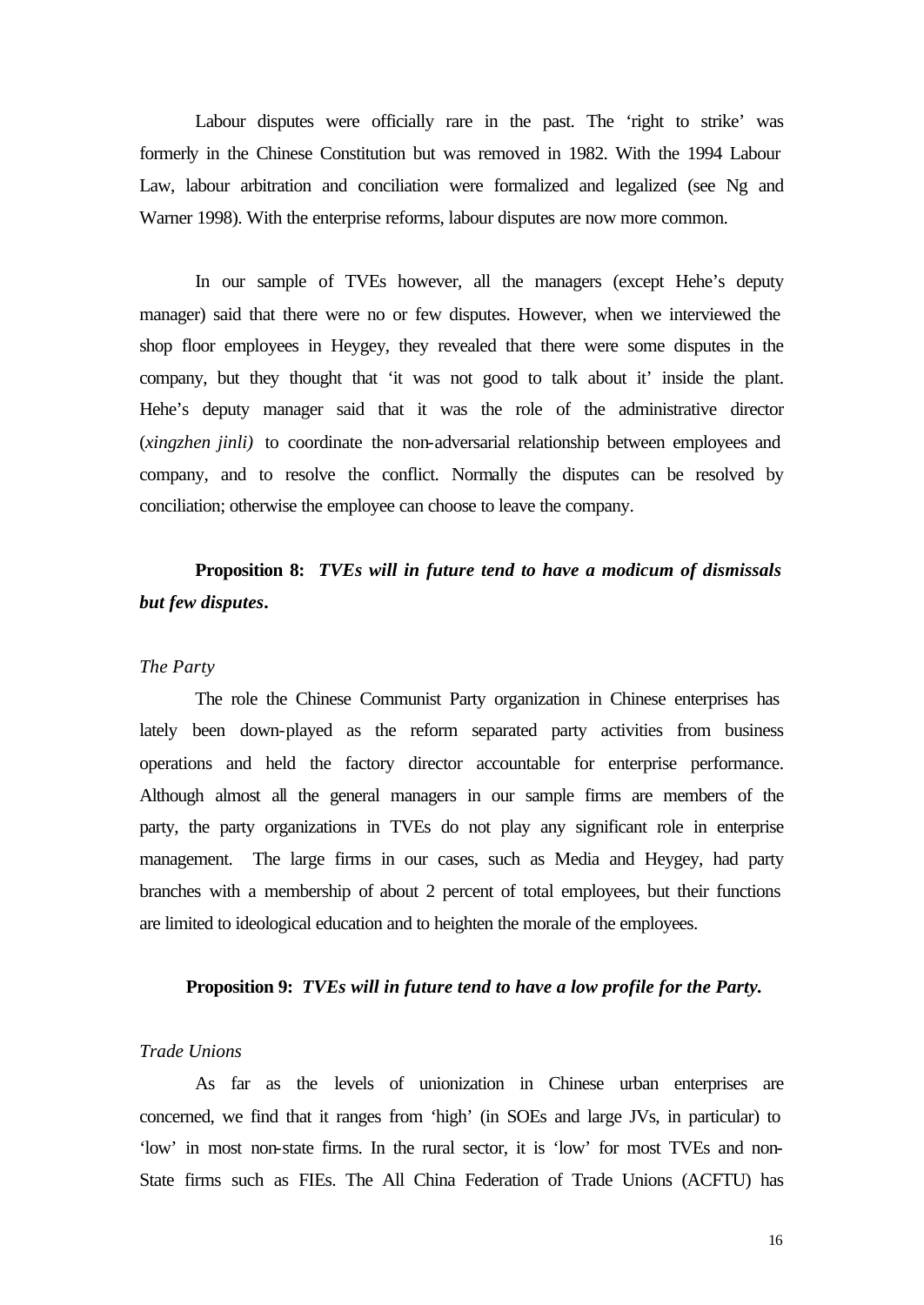been under pressure to extend its domain to FIEs in general but with mixed success. It is widely believed that only a small percentage of TVEs are unionized but there has to date been very little empirical research on this topic. Since trade unions (*gonghui*) in the PRC are mainly an urban phenomena, it is not surprising that the ACFTU's remit has been concentrated, at least historically, in the cities. Since the TVE sector's growth has been relatively recent, it would follow that the pattern of worker representation would be less influenced by existing and well-established urban-based institutional patterns were. The ACFTU therefore would be expected to be 'thinner on the ground', in these circumstances; as indeed, they decidedly were.

 Conventional wisdom holds that rewards and conditions of employment in the TVEs are less advantageous than in the predominantly urban SOEs and or even the industrial collectives (see Naughton 1995). The relationship between the managers and the employees is straightforward, as it is in rural-based FIEs, especially those in South China such as in the Pearl Valley Delta. As Chan (1995) has pointed out, the potential for 'exploitation' is greater where there are no or few restraints on the power of compatriot 'factory bosses'. Whether this situation is mirrored in domesticallyowned TVEs is another matter.

Most TVEs in this respect have no trade union (nor for that matter 'nascent' collective bargaining). Those who do have a union keep a low profile *vis a vis* its role. In our six cases, only two, Shengzhou and Midea have a trade union and the role is weak. In Shengzhou, the trade union is only responsible for taking care of employees' welfare. While in Midea, the trade union only organizes one or two recreational and sports activities each year.

### **Proposition 10:** *TVEs will in future tend to have a moderate-to-low degree of unionization.*

#### *Workers Congresses*

The system of the workers congress in SOEs is designed (on paper at least) to represent the interests of workers to supervise the management of enterprises. The workers congress, with a trade union as its executive agent, is entitled by law to approve or disapprove the strategic plan and major issues related to the welfare of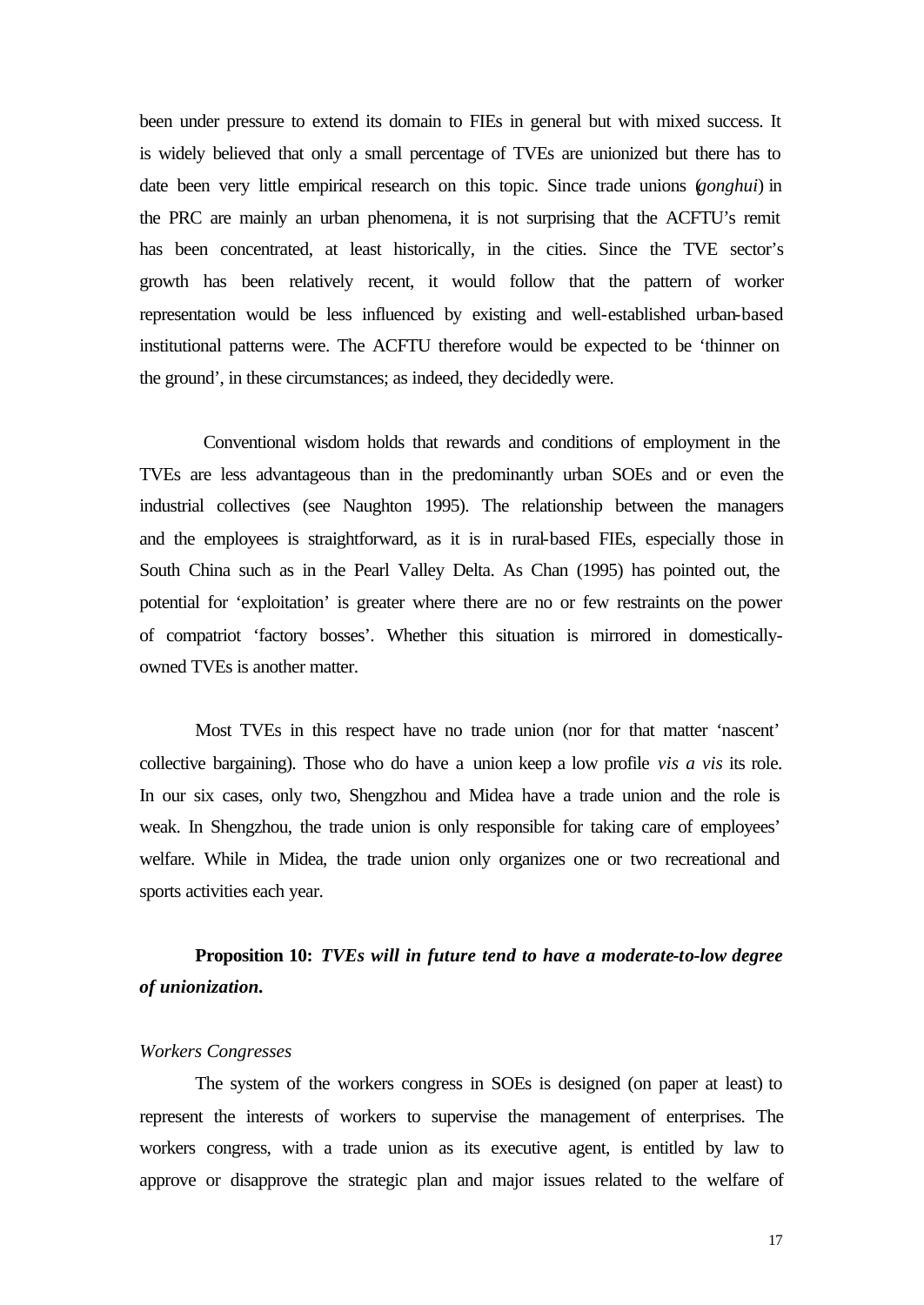workers, and to elect the factory directors and senior managers. However, accompanied with a very low unionization in the TVE sector, the workers' congress is non-existent in many TVEs. Among our six cases, only the two large enterprises had high union participation and the workers' congress was convened once a year, but its function is limited 'to electing and awarding 'model' staff and workers'.

#### **Proposition 11:** *TVEs will in future tend to have few Workers' Congresses.*

#### **Table 3: Summary of hypotheses in various areas of Human Resources in TVEs**

| <b>Areas of Human Resources</b>  | <b>Hypotheses</b>                            |
|----------------------------------|----------------------------------------------|
| HR and Personnel Management      | TVEs will in future tend to evolve their     |
|                                  | own distinctive way of managing human        |
|                                  | resources.                                   |
| <b>Recruitment and Selection</b> | TVEs will in future tend to recruit line-    |
|                                  | workers locally to satisfy the employment    |
|                                  | objective of TVG, but managerial and         |
|                                  | technical staff from broader labour market.  |
| Training and Development         | TVEs will in future tend to develop an       |
|                                  | appropriate training model to suit their     |
|                                  | needs and stages of development.             |
| <b>Employment Contracts</b>      | TVEs will in future tend to apply            |
|                                  | individual rather than collective contracts. |
| Rewards systems                  | TVEs will in future tend to adopt a          |
|                                  | performance-driven rewards system.           |
| Social Security                  | TVEs will in future tend to have by-passed   |
|                                  | the 'iron rice bowl' model.                  |
| <b>Labour Turnover</b>           | TVEs will in future tend to have a           |
|                                  | moderately buoyant labour turnover.          |
| Dismissals and Disputes          | TVEs will in future tend to have a           |
|                                  | modicum of dismissals but few disputes.      |
| The Party                        | TVEs will in future tend to have a low       |
|                                  | profile for the Party.                       |
| Trade Unions                     | TVEs will in future tend to have a           |
|                                  | moderate-to-low degree of unionization.      |
| <b>Workers Congresses</b>        | TVEs will in future tend to have few         |
|                                  | Workers Congresses.                          |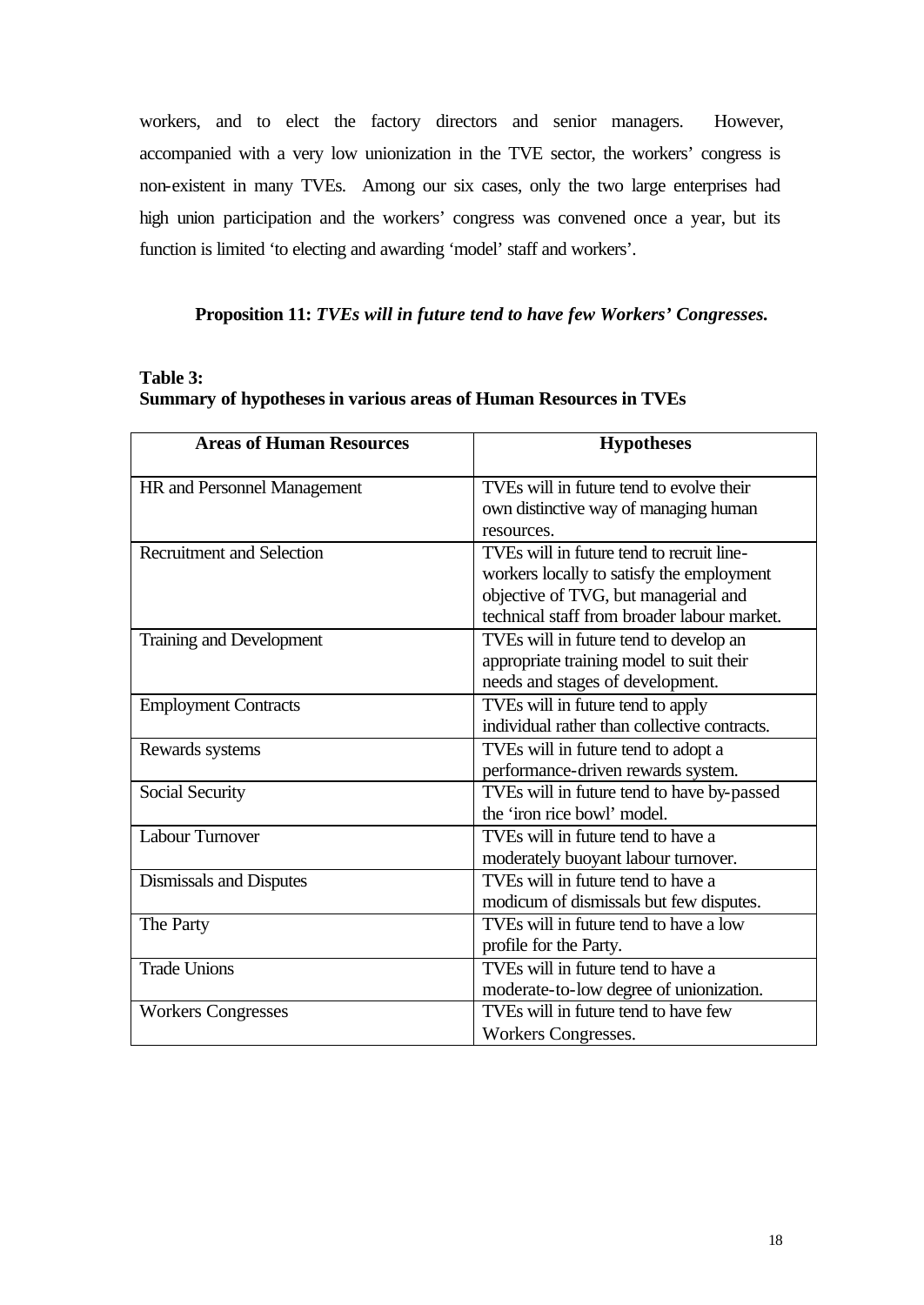#### **5. DISCUSSION**

Deng's reforms have clearly brought about wide changes in the Chinese economy; when different ownerships, employee size, and location of enterprises are taken into account, we have found that there exist wide variations in human resources practices (Ding et al. 2000) as between SOEs and JVs. We have also noted that we must take account of these variables in examining the impact of 'top-down' reforms (in this particular instance, of property rights) on the extent of change in HRM, personnel and labour-management practices. Notwithstanding the effect of what we may call 'organizational inertia'- these factors have served as barriers to organizational change - as well as external constraints (e.g. by local governments) on enterprise structure and behaviour.

 The ownership and organizational structure of such TVE firms has undergone a significant evolution. We would expect them to have become more formalized, standardized and decentralized in their management as they grew in size (see Child 1994). The case-study approach may not enable us to measure this with statistical precision at this stage. However we have been able to distinguish the broad-brush elements of this evolution as between the six cases. What has been described in Section 4 has revealed the complexity and diversity of the organizational governance forms and management. The TVE sector may share some elements of SOEs, PEs and FIEs and has to be dealt with on case-by-case basis.

The main argument we would advance, to link the deepening reforms of the TVE sector companies with their human resources, personnel and labour management, is that making such firms (especially the larger ones) more 'marketized' through property rights reforms will in future be more likely to make their people management policies and practices resemble those of non-public owned enterprises, such as JVs, FIEs, and so on. Again, the 'devil is always in the details' and it can be seen from the case studies we have presented that there is some persuasive evidence that the above proposition is increasingly the case. In terms of recruitment, selection, rewards systems, training and so on, most of the TVEs we have studied are beginning to look less and less like the stereotypical Chinese work units (*danwei*) associated with old Soviet-inspired model.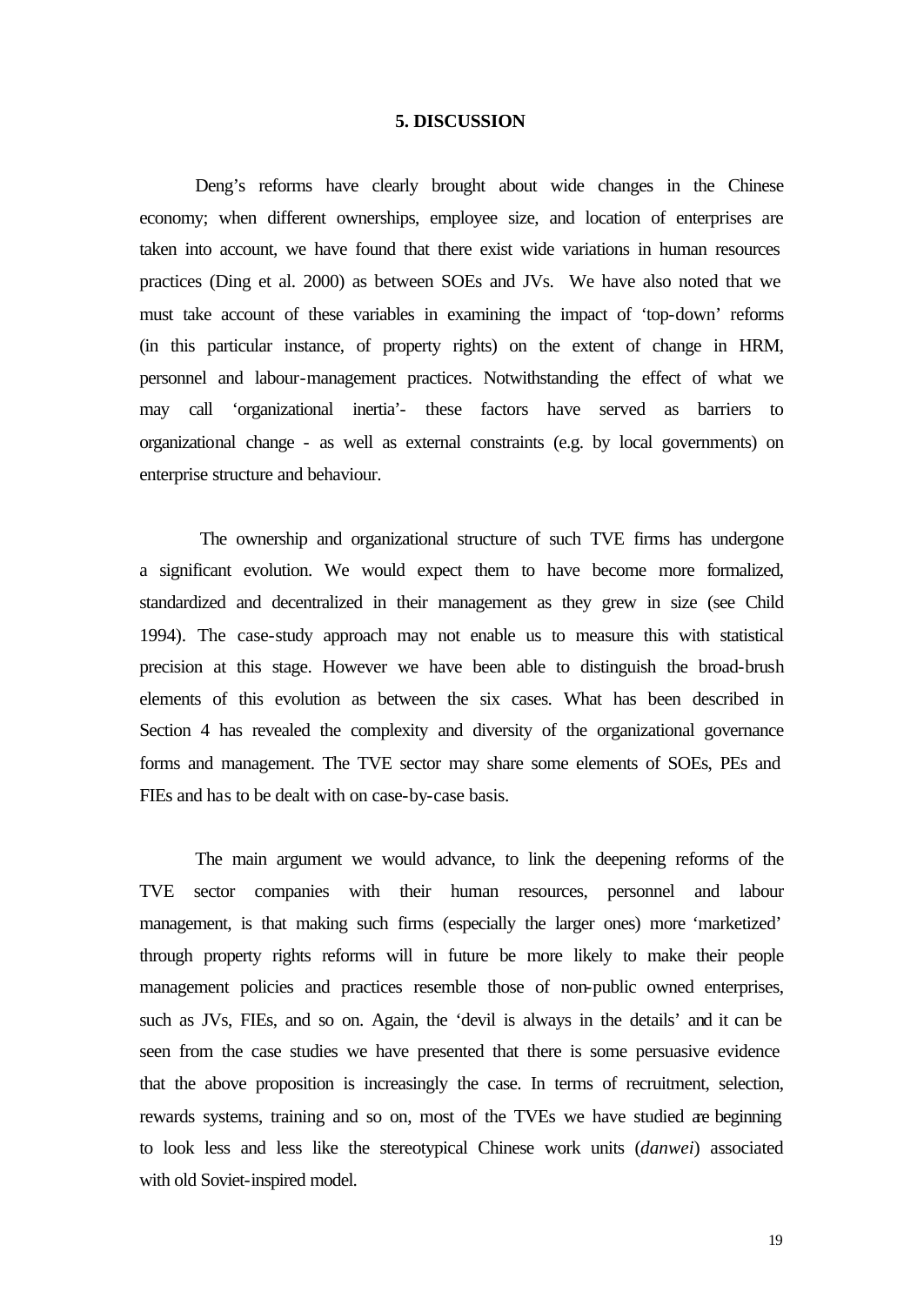The question of whether some TVEs have now implemented HRM, as opposed to Personnel Management, is an empirical question (see Warner 1995). The evidence thus far is decidedly mixed. Many TVEs have a mainly conventional Personnel Management system and we would be more cautious than concurrent research (for example, Chow and Fu, 2000) in labelling the system we found as recognizably HRM. On the other hand, the personnel characteristics as described in the section above may not resemble most SOEs (or indeed some larger JVs) either. The 'fuzzy' or overlapping nature of the organizational characteristics of Chinese enterprises may make labelling in western terms the kind of HR they have somewhat challenging.

Again, we would point to the influence of the key variables shaping human resource practices (see Ding et al. 2000) noted above, namely ownership, employee size and location. We conjecture, taking these variables into account, that larger TVEs that have been transformed to public listed companies will in future begin to have formal organizational structures, which include a fully functional human resources department. This kind of company will in future have a relatively complete management system, strategic planning and human resource planning. For example, Midea (with its reform of ownership, size and location) fits this description; its human resource management policy has the objectives of 'securing the most capable personnel for the position throughout the country'; 'bringing employee potential into full play through the internal labour market'; and 'encouraging job rotation and providing training' for at least 70 percent of employees in 2000. Opportunity for career development in Midea has attracted many university graduates each year, including MBAs and PhDs from universities at home and abroad.

The policy of 'separation of government from enterprises' (*zhengqi fenkai*) has gone much further in Southern China than elsewhere (see Rawski 1999 for further details). The TVEs that have sold majority shares to individuals, typically to the general managers, operate more like privately run firms. The decision-making power is concentrated in the hands of a general manager, such as in Heygey. If the majority of shares of a TVE is held by the institutions representing TVGs, or by the collective entity, it will in future carry the institutional and organizational characteristics of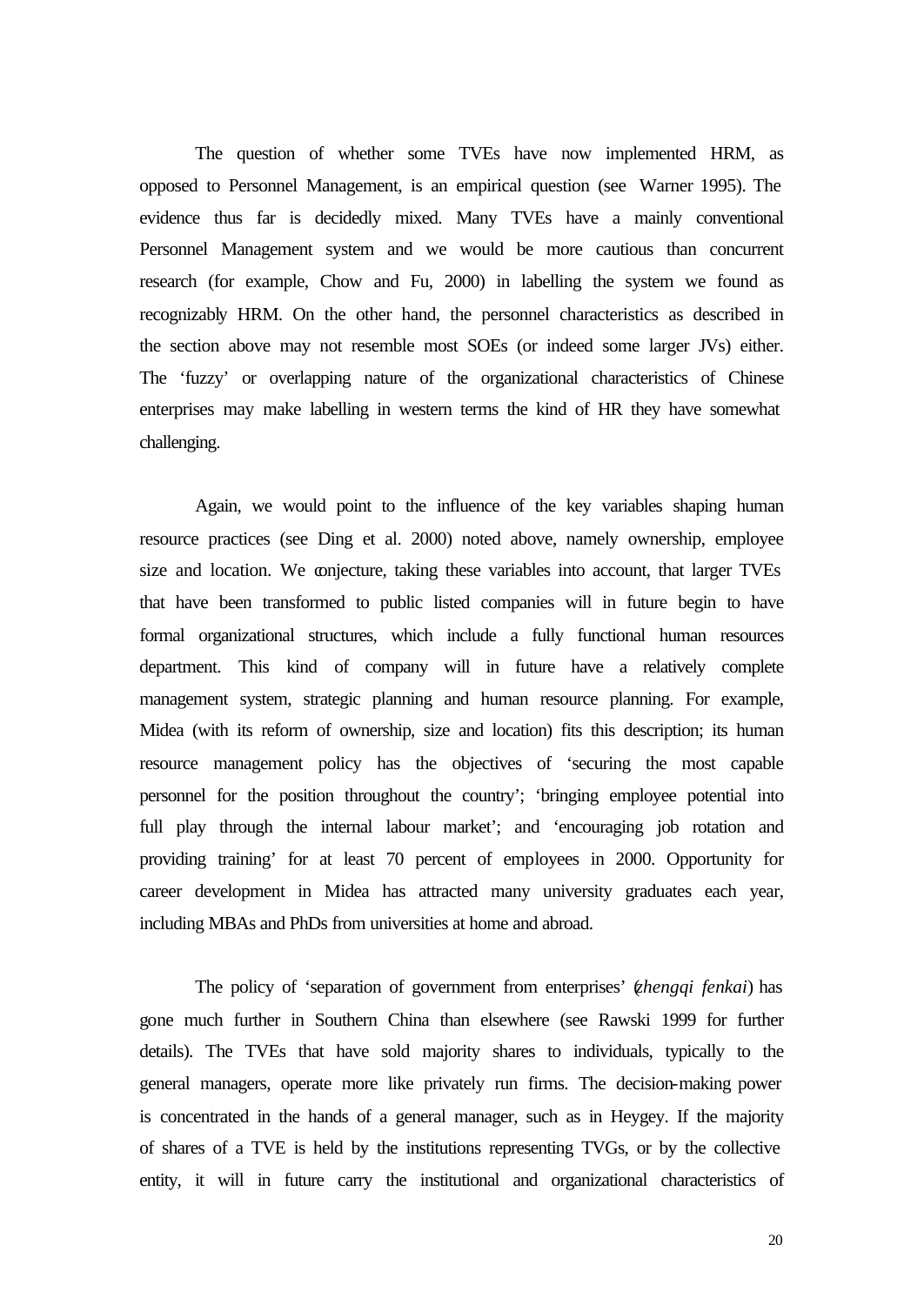SOEs, such as Hongjian. It is clear that no 'pure' organizational models now exist in Chinese industry, indeed if they ever did. While change may be a matter of degree, we would argue that some apparently dissimilar organizations may have common characteristics with each other, as we noted earlier.

The institutional framework of the state-run sector has failed to extend itself in the labour management relations domain. While the 1994 Labour Law applies to TVEs as well as other sectors, its meaningful implementation has been limited and labour inspection has been fairly minimal. For example, the role of trade unions in the TVEs we have studied has been either non-existent or, where present, adapted to the changing needs of such enterprises. Labour-management relations in TVEs are basically non-adversarial, more like those in non-State firms than in SOEs for the most part. However, there are residual elements of the old system in larger firms, due to organizational inertia. Individual contracts (*geren hetong*) were the norm in TVEs; frequent use of temporary labour was also made. Employment statuses were therefore increasingly 'marketized'; organizational loyalty was correspondingly mitigated by the high labour turnover rate. Collective labour contracts (*jiti hetong*) and the 'nascent' collective bargaining in the PRC (see Ng and Warner 1999) were not prominent in this set of firms and the industrial relations theory invoked to point to such 'bargaining' did not appear to be relevant here as yet in the TVE sector (see Warner and Ng 1999).

The question of who has benefited from the property rights reforms is an open question. Certainly, many new jobs have been created in TVEs although net gains in employment have slowed down in recent years. Wages are not particularly high, given the lack of substantial in-house welfare benefits and the absence of lifetime employment status. Indeed, labour flexibility was one of the strong competitive advantages of rural industry. Managers did not need to provide generous rewards, as there was a labour surplus in the broader geographical areas in which they operated. This has led to an absence of 'bargaining' on the worker's side. Managers did not need to retain workers by offering high wages and benefits. Moreover, the close link of rewards to performance will in future put pressure on line-workers in particular. If demand is slack, line-workers may be laid off more easily than urban workers.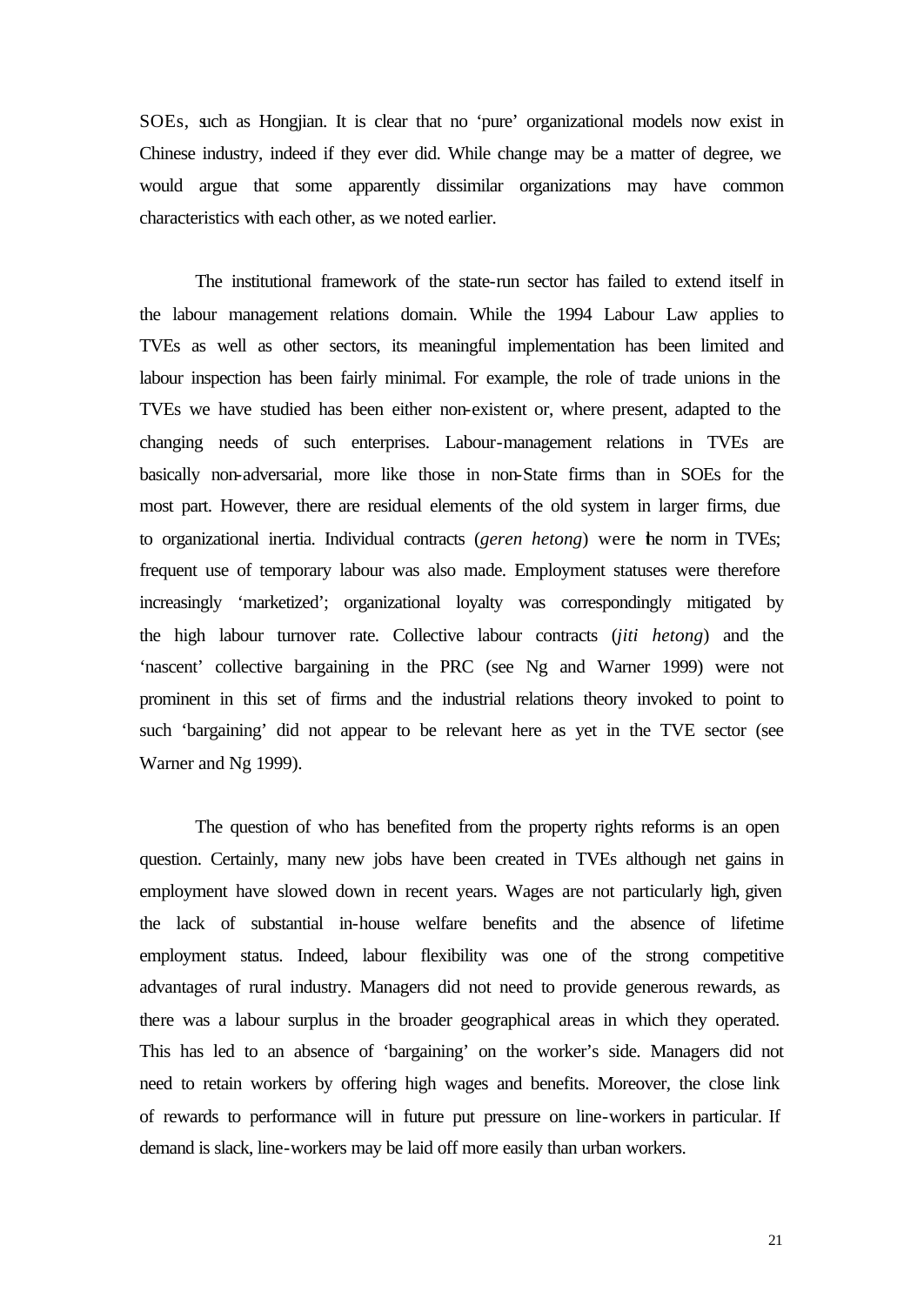On the other hand, some top managers have certainly done well out of the reforms, particularly where share-holding companies have been created and they have been allocated a sizeable number of shares. This shift of benefits to top managers is part of the income and wealth re-distribution process which is ongoing in China. As illustrated in other research this represents a lower share for workers and this is leading to a more unequal Gini-coefficient (see Ng and Warner 1998).

#### **6. CONCLUDING REMARKS**

To sum up, organization, human resources, personnel and labour-management relations in TVEs are all undergoing significant changes, much of it due to the property rights reforms of the last decade. The more Chinese organizations become 'marketized', the more flexible and non-adversarial their human resources, personnel and labour-management have developed, although varying by sector. We see this process taking place in a number of SOE workplaces, many privately-owned firms, the bulk of JVs, most FIEs and recently in a range of TVEs, we had investigated in our pilot study. If this evolution continues through the next decade, people management in the PRC will in future look dramatically different from past years. This change may represent the 'soft convergence' phenomenon noted elsewhere by Warner (2000), other things being equal.

#### *Acknowledgements.*

This research was carried out with the support of a grant from City University Hong Kong and the fieldwork was undertaken in early and mid-2000. We thank the managers, technicians and workers interviewed in the six firms studied, for their collaboration in the project. The kind advice offered by colleagues, particularly Syed Akhtar and Yanni Yan, was most useful.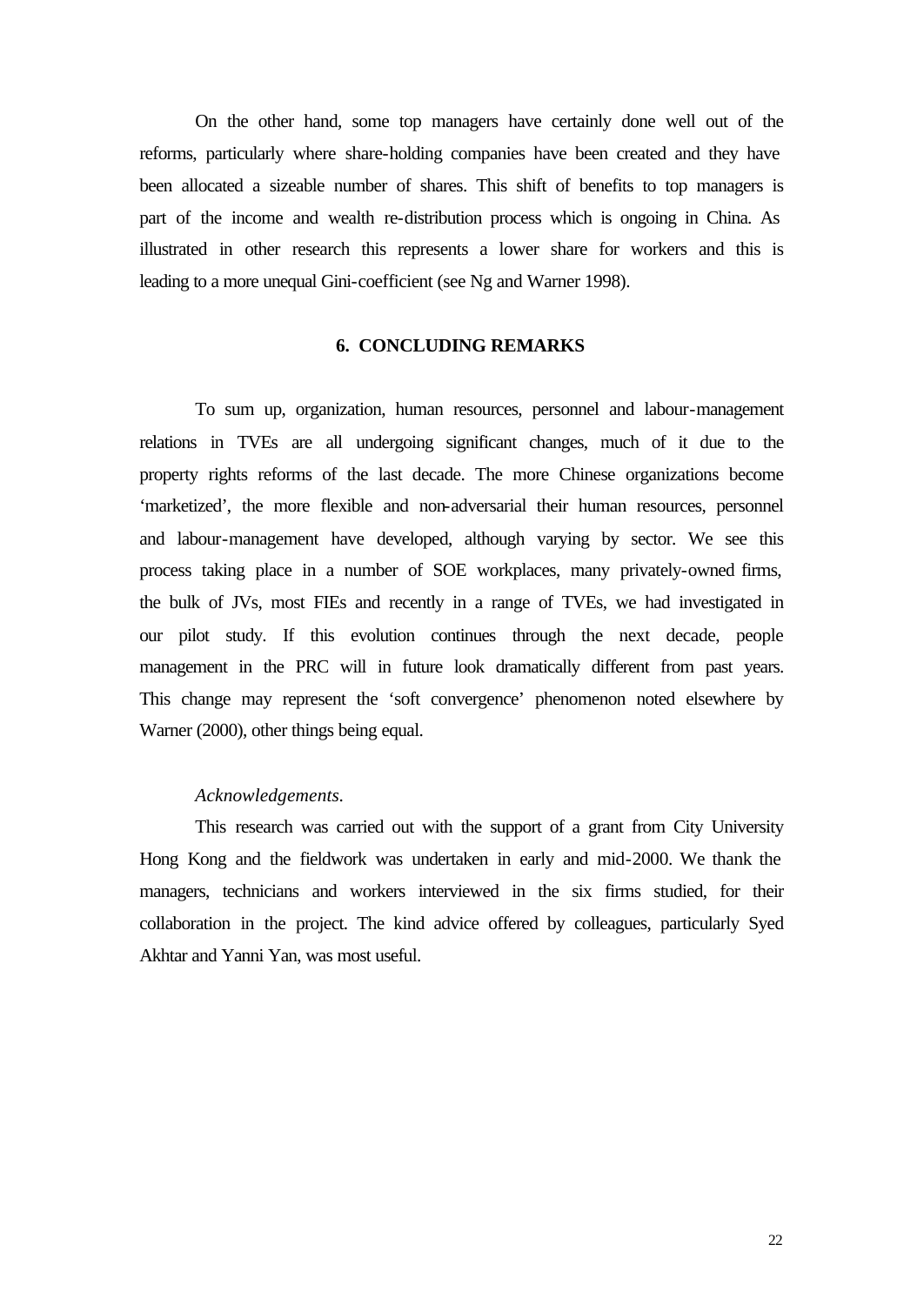#### **References:**

Alchian, A. and H. Demsetz, (1972), 'Production, information costs, and economic organization', *American Economic Review*, 62, 777-795.

Byrd W. A. and Q. S. Lin eds. (1990), *China's Rural Industry, Structure, Development, and Reform* (Oxford University Press).

Boisot, M. and J. Child (1988), 'The Iron Law Of Fiefs: Bureaucratic Failure And The Problem', *Administrative Science Quarterly*, Ithaca, 33, 507-527.

Boisot, M. (1996), 'From Fiefs To Clans And Network Capitalism: Explaining China's Emerging Economic Order', *Administrative Science Quarterly*, 41, 600-628.

Bowles, P. and X. Y. Dong (1999), 'Enterprise Ownership, Enterprise Organization, And Worker Attitudes In Chinese Rural Industry: Some New Evidence', *Cambridge Journal of Economics*, 23, 1-20.

Chan, A. (1995), 'The Emerging Patterns Of Industrial Relations In China And The Rise Of The Two New Labor Movements', *China Information: A Quarterly Journal*, 9, 36-59.

Chang C. and Y. J. Wang, (1994), 'The Nature Of The Township-Village Enterprises', *Journal of Comparative Economics*, 19, 434-452.

Clarke T. and Y. X. Du (1998), 'Corporate Governance In China: Explosive Growth And New Patterns Of Ownership', *Long Range Planning*, 31, 239-251.

Chow, I. H. S., and P. P. Fu (2000), 'Change And Development In Pluralistic Settings: An Exploration Of HR Practices In Chinese Township And Village Enterprises', *International Journal of Human Resource Management,* 11,4, 822-836.

Child, J., (1994), *Management in China During the Age of Reform* (Cambridge: Cambridge University Press).

Ding, D. Z., D. Field, and S. Akhtar (1997), 'An Empirical Study Of Human Resource Management Policies And Practices In Foreign Invested Enterprises In China: The Case Of Shezhen Special Economic Zone', *International journal of Human Resource Management*, 8, 595-613.

Ding, D.Z., K. Goodall and M. Warner (2000), 'The End Of The 'Iron Rice-Bowl': Whither Chinese Human Resource Management?', *International Journal of Human Resource Management*, 11, 217-236.

Goodall, K. and M. Warner, (1997), 'Human Resources In Sino-Foreign Joint Ventures: Selected Case Studies In Shanghai, Compared With Beijing', *International Journal of Human Resource Management*, 8, 569-594.

Ho, S., (1994), *Rural China in Transition: Non-agricultural Development in Rural Jiangsu, 1978-1990* (Oxford University Press).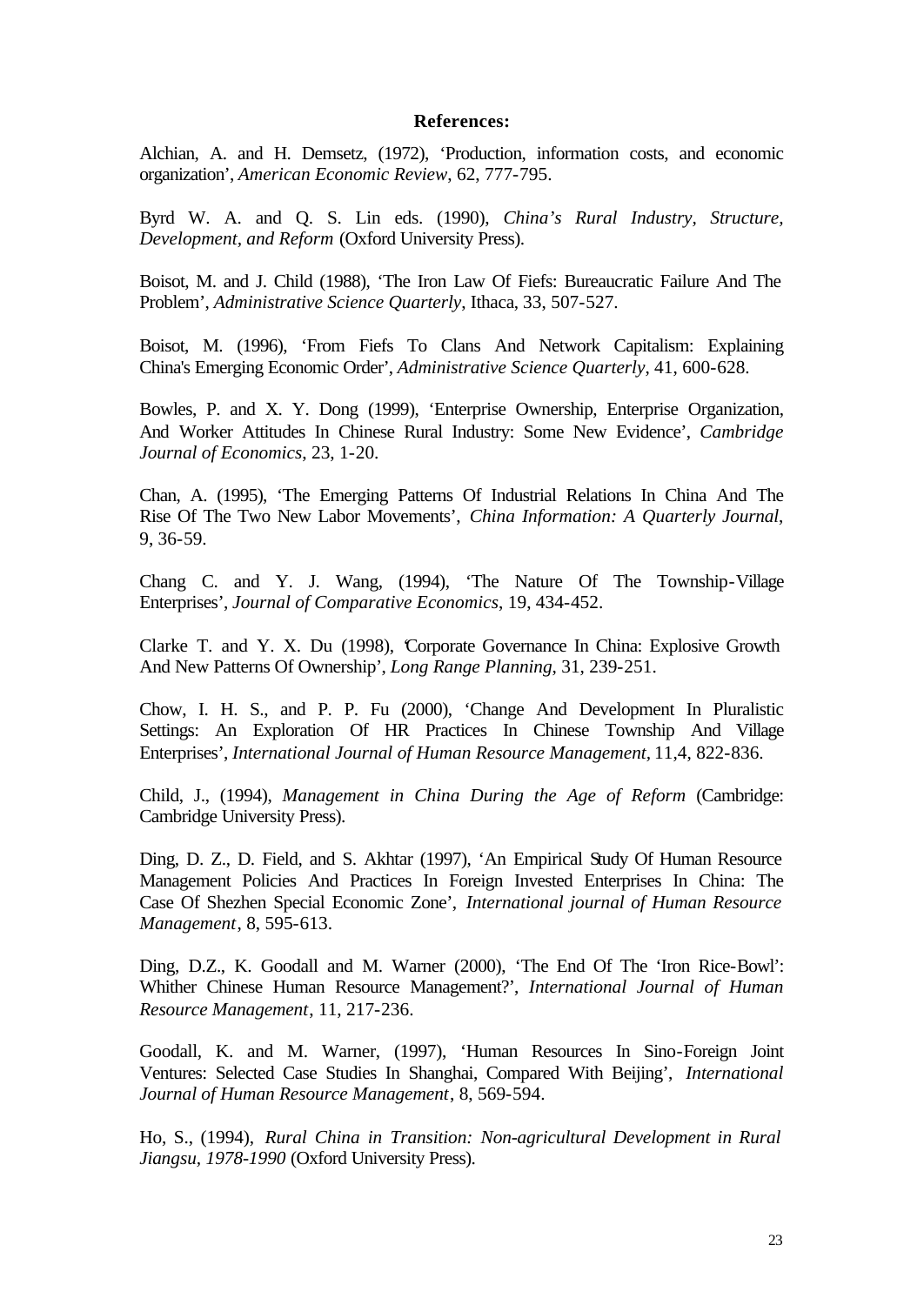Ho, S., (1995), 'Rural Non-Agricultural Development In Post-Reform China: Growth, Development, And Issues', *Pacific Affairs*, 68, 1-18.

Josephs, H. K. (1995), 'Labour Law In A 'Socialist Market Economy': The Case Of China', *Columbia Journal of Transnational Law*, 33, 561-581.

Ji Cai, (1998a), 'Report On The Analysis Of TVEs Operation In 1997 (2)', *China TVE Daily* (ZhongGuo Xiangzhen Qiye Bao, in Chinese), 2 June.

Ji C., (1998b), 'Report On The Analysis Of TVEs Operation In 1997 (8)', *China TVE Daily* (ZhongGuo Xiangzhen Qiye Bao, in Chinese), 16 June.

Jin H. and Y. Y. Qiang, (1998), 'Public Versus Private Ownership Of Firms: Evidence Form Rural China', *The Quarterly Journal of Economics,* August, 113, 773- 809.

Kornai, J. (1992), *The Socialist System* (Oxford, Oxford University Press).

Li J., (1999), 'Township firms play big role in development', *China Daily*, New York ed., 17 June.

Li J, (1999), ' Xiangzhen Qiye Gaige de Jidian Sikao', *Tianjin Shida Xuebao* (in Chinese), no. 2, 1-10.

Lin Q. S. and S. Li (1996), 'Theory on Firm Efficiency and the Efficiency of Chinese Firm', *Economic Research Study*, (in Chinese), 7, 1-15.

Liu X., (1995), 'Property Right Structure of SOEs and Non-SOEs, and its Effects on Efficiency', *Economic Research Study*, (in Chinese) 7, 11-20

Lu, X. and E. J. Perry, (1997), *Danwei: The Changing Chinese Workplace in Historical and Comparative Perspective* (Armonk, NY and London: M. E. Sharpe).

Luo, Y., J. J. Tan and O. Shenkar, (1998), 'Strategic Responses to Competitive Pressure: the Case of Township and Village Enterprises in China', *Asia Pacific Journal of Management*, 15, 33-50

Luo, Y., J. J. Tan and O. Shenkar, (1999), 'Township and Village Enterprises in China: Strategy and Environment', chapter 1 in Kelley, M., and Y, Luo, eds., *China 2000, Emerging Business Issues* (London: Sage Publications, Inc.).

 Naughton, B. (1994), 'Chinese Institutional Innovation And Privatisation From Below', *American Economic Review*, LXXXIV: 266-270.

Naughton, B., (1995), *Growing Out of The Plan: Chinese Economic Reform*, *1978- 1993* (Cambridge University Press).

Nee, V. (1992), 'Organizational Dynamics of Market Transition: Hybrid Forms, Property Rights, and Mixed Economy in China**',** *Administrative Science Quarterly*, 37, 1-27.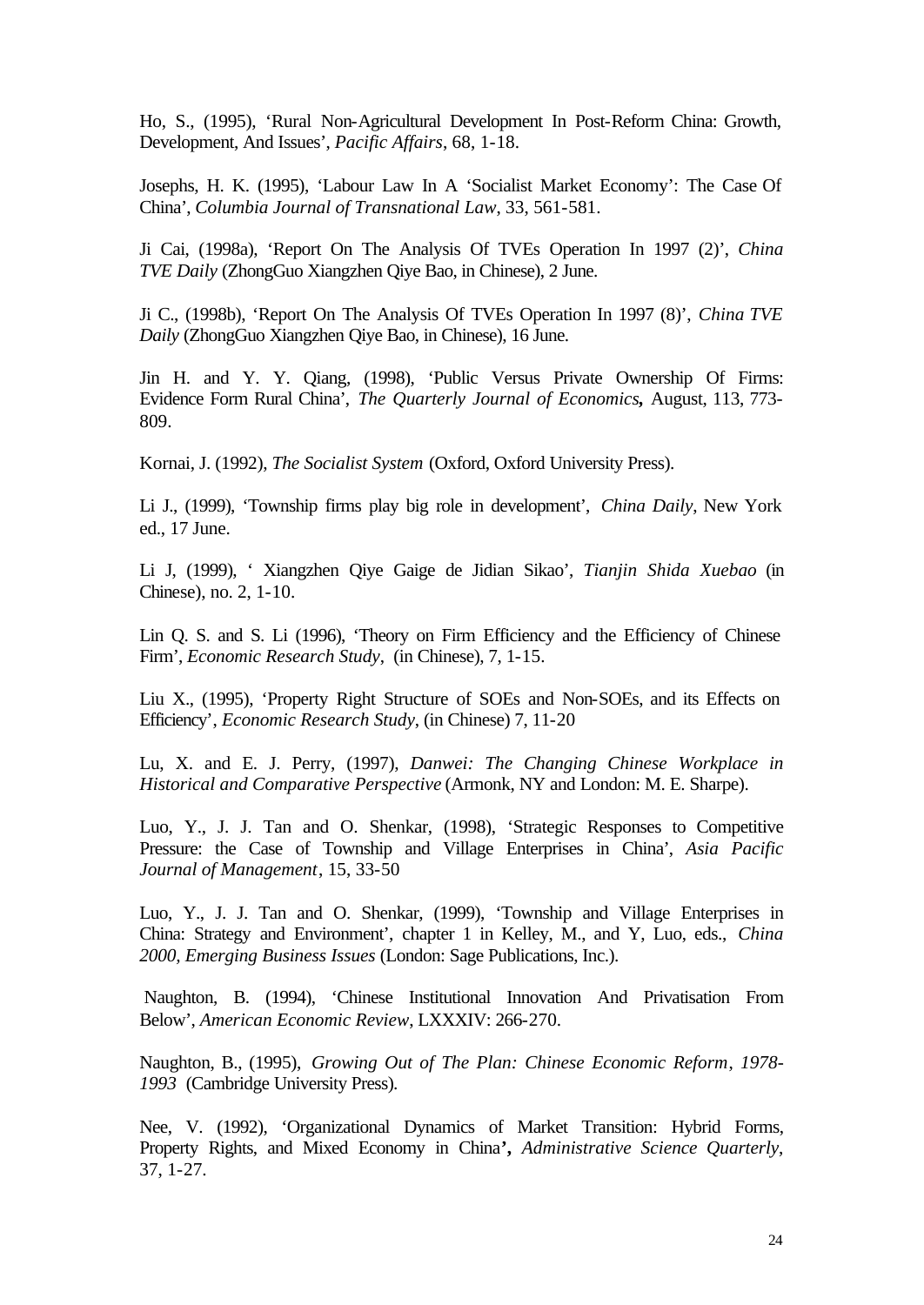Ng, S. H. and M. Warner (1998), *China's Trade Union and Management* (London: Macmillan; New York: St Martin's Press).

Peng, M. W. and P. S. Heath (1996), 'The Growth of the Firm in Planned Economies in Transition: Institutions, Organizations and Strategic Choice', *Academy of Management Review*, 21, 492-528.

Perotti E. C., L. Sun, and L. Zou, (1999), 'State-Owned Versus Township and Village Enterprises in China', *Comparative Economics Studies,* XLI, 151-179.

Pye, L. W. (1995), 'Factions and the Politics of Guanxi: Paradoxes in Chinese Administrative and Political Behaviour', *China Journal*, no. 34, 35-53.

Rawski, T.G., (1999), 'China: Prospects for Full Employment', *Employment and Training Papers*, 47, Geneva, ILO.

Singh, Ratha and Xiao (1993), 'Non-State Enterprises As An Engine of Growth: An Analysis of Provincial Industrial Growth in Post-Reform China', *World Bank Research Paper*, CH-RPS#20.

Smyth, R., (1998), 'Recent Developments in Rural Enterprise Reform in China', *Asian survey*, August, 38, 784-818.

Song L. and H. Du (1990), 'The Role of Township Governments in Rural Industrialization', Chapter 16 in Byrd and Lin eds., *China's Rural Industry, Structure, Development, and Reform* (Oxford University Press).

Takahara, A. (1992), *The Politics of Wage Policy in Post-revolutionary China* (London: Macmillan; New York: St Martin's Press).

Verburg, R. (1996), 'Developing HRM in Foreign-Chinese Joint Ventures', *European Management Journal*, 14, 518-525.

Wan Z., (1998), 'Retrospect and Analysis of the Development of China's TVEs in the Past 20 Years', *Research World*, 11, 37-39.

Warner, M. (1992), *How Chinese Managers Learn: Management and Industrial Training in China* (London: Macmillan and New York: St Martins Press).

Warner, M. (1995), *The Management of Human Resources in Chinese Enterprises* (London: Macmillan and New York: St Martins Press).

Warner, M. (1996), 'Human Resource Management in the People's Republic of China: the 'Three Systems Reforms'', *Human Resource Management Journal*, 6, 32- 44.

Warner, M. (2000), 'Introduction: the Asia-Pacific HRM Model Revisited', *International Journal of Human Resource Management*, 11, 171-182.